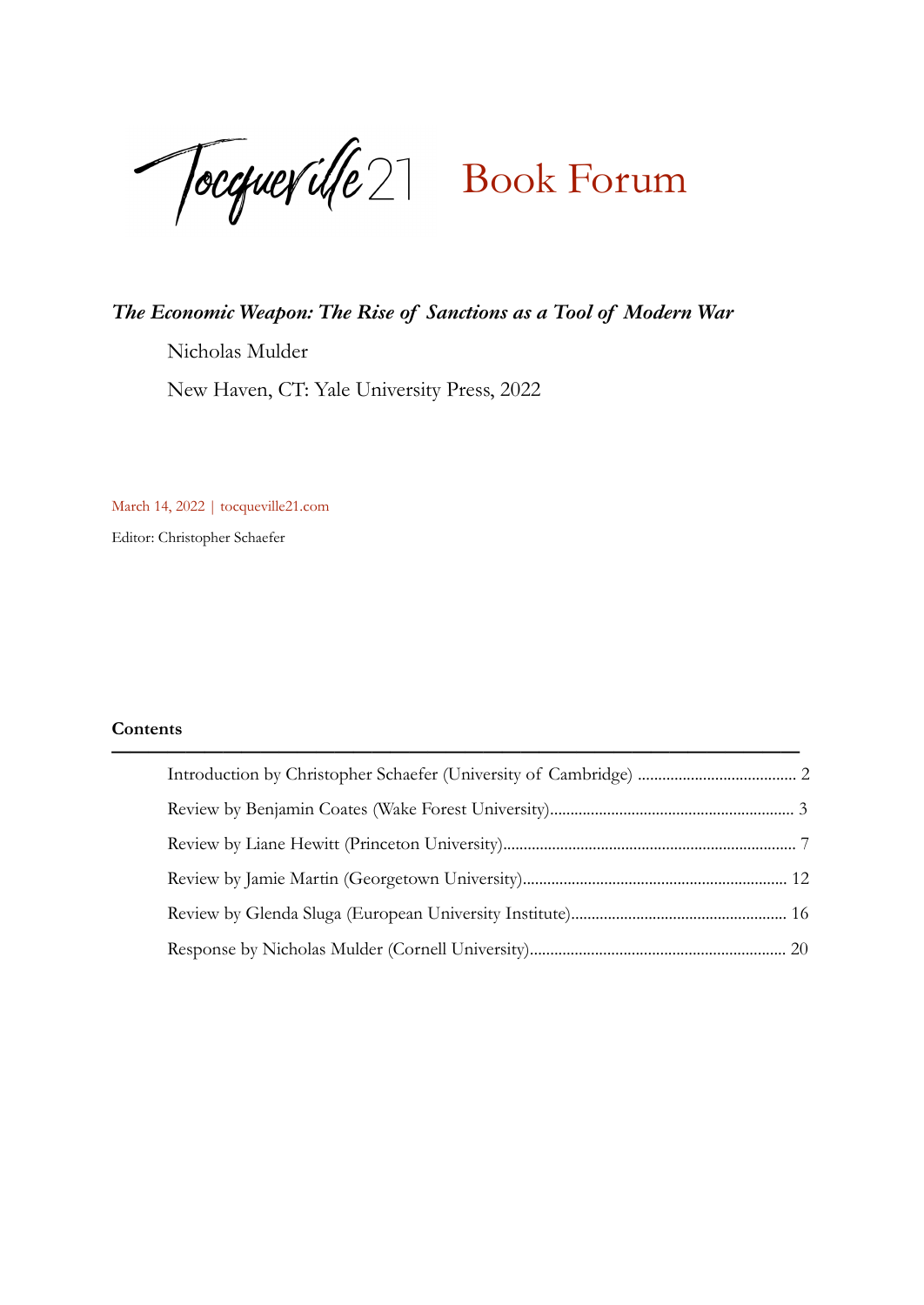### **Introduction by Christopher Schaefer (University of Cambridge)**

In the long and arduous journey from doctoral research to PhD dissertation in History to first book, it is virtually impossible to time the book's final publication to correspond with events in the broader world. When it does, it seems a miracle or, at the very least, a fortuitous coincidence. Nicholas Mulder's *The Economic Weapon: The Rise of Sanctions as a Tool of Modern War* is one of the few books whose publication could scarcely have been better timed. The economic sanctions that have been placed on Russia in the past few weeks following its invasion of Ukraine last month are unprecedented in scope—the most restrictive ones ever placed on a major economic power. Naturally, we are curious. What will be the effects on Russia? The rest of the world? On us? Most importantly, will the sanctions work? Will Russia's aggression in Ukraine be deterred?

Mulder may not have all the answers, but he is well-placed to provide important historical context for our current moment. It's unsurprising that the book [has](https://www.economist.com/finance-and-economics/2022/02/19/a-new-history-of-sanctions-has-unsettling-lessons-for-today) [already](https://warontherocks.com/2022/03/is-the-west-laissez-faire-about-economic-warfare/) [been](https://www.dissentmagazine.org/online_articles/the-history-of-sanctions) [widely](https://www.thetimes.co.uk/article/the-economic-weapon-by-nicholas-mulder-review-can-sanctions-stop-putin-26cj93wv8) [reviewed](https://www.foreignaffairs.com/reviews/capsule-review/2021-12-14/economic-weapon-rise-sanctions-tool-modern-war) or even that *The Economist* has invited Mulder to comment on this ["watershed](https://www.economist.com/by-invitation/2022/03/04/nicholas-mulder-who-studies-sanctions-declares-a-watershed-moment-in-global-economic-history) moment in global [economic](https://www.economist.com/by-invitation/2022/03/04/nicholas-mulder-who-studies-sanctions-declares-a-watershed-moment-in-global-economic-history) history" within its pages. While it may be fortuitous for the broader conversation, Mulder's historical contribution should also give us pause. The broader situation should certainly provoke horror. We should not lose sight of the fact that there is an immense human cost to war. Whether sanctions are meant as an instrument of war itself or as a deterrent to war, they also have their own human cost. Sometimes intentional, sometimes not. *The Economic Weapon* tells the story of their development, theirintended and unintended consequences.

In this *Tocqueville 21* book forum, four historians of 20th century political, economic, and legal internationalism take stock of this thesis about the early history of economic sanctions. Unanimously, they find it a masterful contribution. For Benjamin Coates, it is a "sorely needed…historical intervention." Liane Hewitt hails it as a "terrific tour-de-fource." Jamie Martin finds it "an important contribution to the international history of the first half of the twentieth century." Glenda Sluga ranks it among the best "new critical histories  $\ldots$  of the  $20<sup>th</sup>$ century international order." Although their analyses overlap at times, each provides a useful and informative perspective on Mulder's book. They compliment Mulder on his dexterity in situating sanctions within not just the realm of international relations but also the economic history of the early twentieth century, but they also press him on certain omissions in the book. In a gracious response, Mulder highlights the most astute observations in each review and then responds to the different critiques.

As we continue our effort to understand the later American adoption of the economic weapon, particularly in the current conjuncture, we cannot go amiss in seeking to better understand the earlier, interwar history of sanctions. *The Economic Weapon* provides a significant contribution regarding liberal internationalism and the global economic order. We are very fortunate at *Tocqueville 21* to have the opportunity to host this forum on Mulder's important new book.

*Christopher Schaefer is a PhD student in History at the University of Cambridge and an editor at Tocqueville 21.*

------------------------------------------------------------------------------------------------------------------------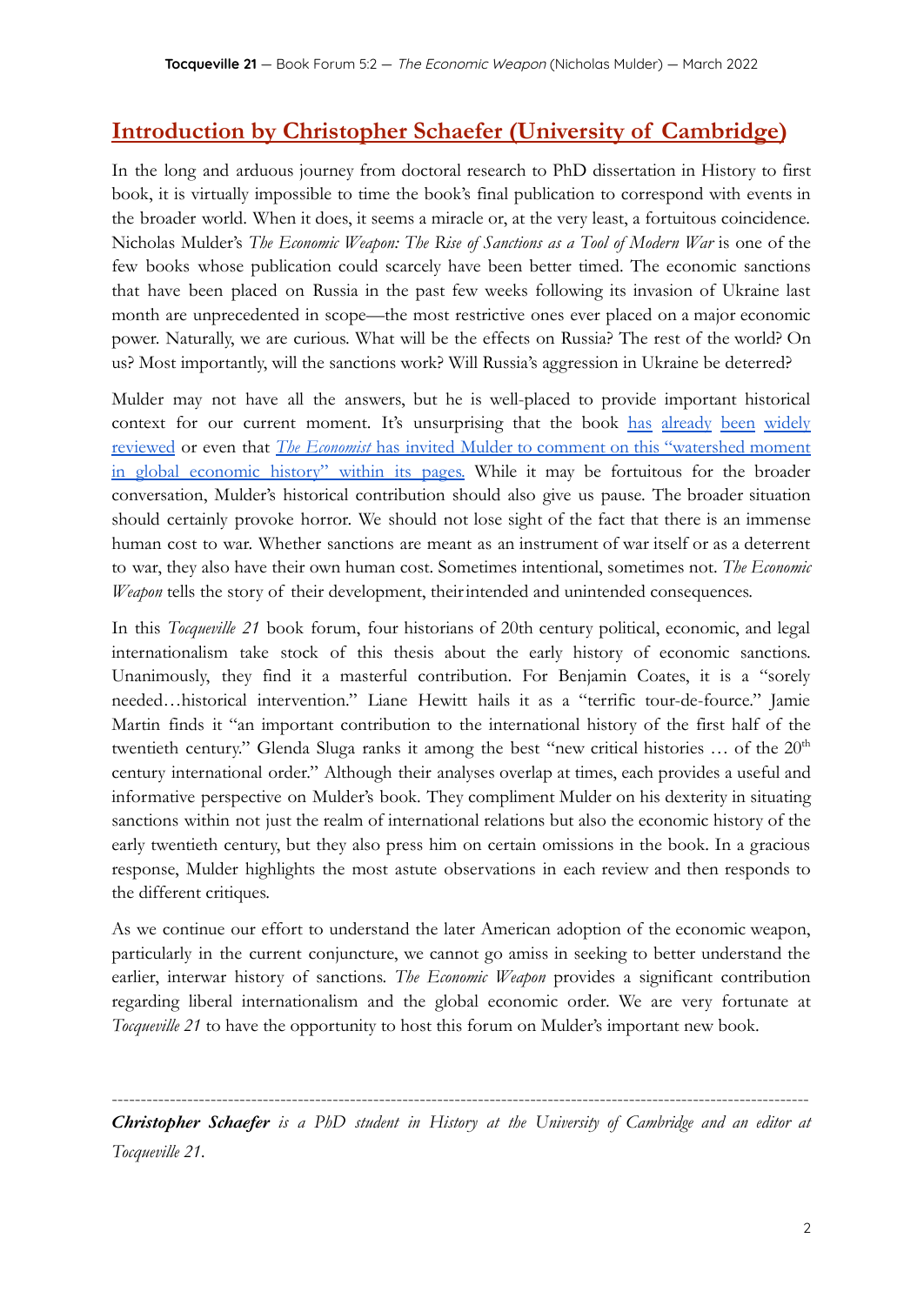## **Review by Benjamin Coates (Wake Forest University)**

#### **Sanctions: What are they Good For?**

Economic sanctions have become omnipresent. In February 2022 commentators debated the efficacy of [sanctions](https://www.afpc.org/about/experts/lawrence-j-haas) that target Iran's nuclear program while humanitarians worried that US and UN sanctions on Afghanistan's Taliban government would contribute to [widespread](https://cepr.net/us-sanctions-on-afghanistan-could-be-deadlier-than-20-years-of-war/) starvation of millions over the winter. When Russia invaded Ukraine, President Joe Biden [ruled](https://www.whitehouse.gov/briefing-room/speeches-remarks/2022/02/22/remarks-by-president-biden-announcing-response-to-russian-actions-in-ukraine/) out a military [response](https://www.whitehouse.gov/briefing-room/speeches-remarks/2022/02/22/remarks-by-president-biden-announcing-response-to-russian-actions-in-ukraine/) and worked with allies to impose a broad package of economic penalties. The turn to sanctions represented the culmination of a decades-long trend. The Obama administration sanctioned an <u>average of 500 people and [organizations](https://www.foreignaffairs.com/articles/united-states/2021-08-24/united-states-sanctions) per year</u>; the Trump administration doubled that figure. Sanctions are now Washington's go-to foreign policy tool. Yet sanctions rarely [achieve](https://oxfordre.com/internationalstudies/view/10.1093/acrefore/9780190846626.001.0001/acrefore-9780190846626-e-599?rskey=2gSXVL) their aims, [scholars](https://journals.sagepub.com/doi/full/10.1177/0738894213520379) tell us. Too easily evaded by their targets, the effects of sanctions often fall hardest on innocent civilians. Russian sanctions may play out differently, but in recent years sanctions have frequently served as diplomatic junk food, offering policymakers moral posturing on the cheap while causing damaging decay.

Nicholas Mulder's masterful *The Economic Weapon* takes us back to a time when sanctions seemed both more promising and perilous. This historical intervention is sorely needed, for social scientists dominate the scholarship on the topic. Drawing on ever-more sophisticated models and massive data sets, they often treat sanctions as a series of discrete episodes that can be quantified in order to help policymakers make sanctions more ["effective."](https://www.econstor.eu/bitstream/10419/216245/1/CESifo-Forum-2019-04-p03-08.pdf) Mulder shows that what is interesting about sanctions is not whether or not they work. Regardless of their "efficacy," sanctions have "effects" that require richly contextualized archival digging to comprehend fully. In recovering the materiality and mindset of economic coercion between 1914 and 1945, Mulder reconceptualizes European and international history in fascinating new ways, while highlighting the intertwining of idealism and violence at the heart of liberal internationalism.

Mulder's title encapsulates his fundamental insight: at their birth modern sanctions were understood as an "economic weapon" of devastating power. Prior to the atrocities of World War II, he notes, embargoes represented Europe's deadliest anti-civilian technology. Compared to the handful of civilian casualties from poison gas or aerial bombing, malnutrition exacerbated by the Allied blockade during World War I killed, by Mulder's reckoning, 300,000-400,000 people in Germany and an equal or greater number in Ottoman Greater Syria. After the war, officials on both sides convinced themselves—wrongly, according to Mulder—that the blockade had won the war. No surprise then that the Allies repurposed it into a tool of peacetime coercion, a tool that became known as "sanctions." Article 16 of the League of Nations covenant made sanctions Geneva's central enforcement mechanism. They were "a terrible remedy," in Woodrow Wilson's words (2), a weapon of total war dangled over the heads of those who might oppose the League. That their early successes (dissuading a Yugoslav invasion of Albania in 1921) were balanced by defeats (the failure to undermine Bolshevism in Russia or stop the Italian occupation of Corfu in 1923) did little to dispel confidence in—and fear of—their power. At the same time, sanctions upset traditional conceptions of international law, troubling the border between peace and war and undermining the status of neutrality.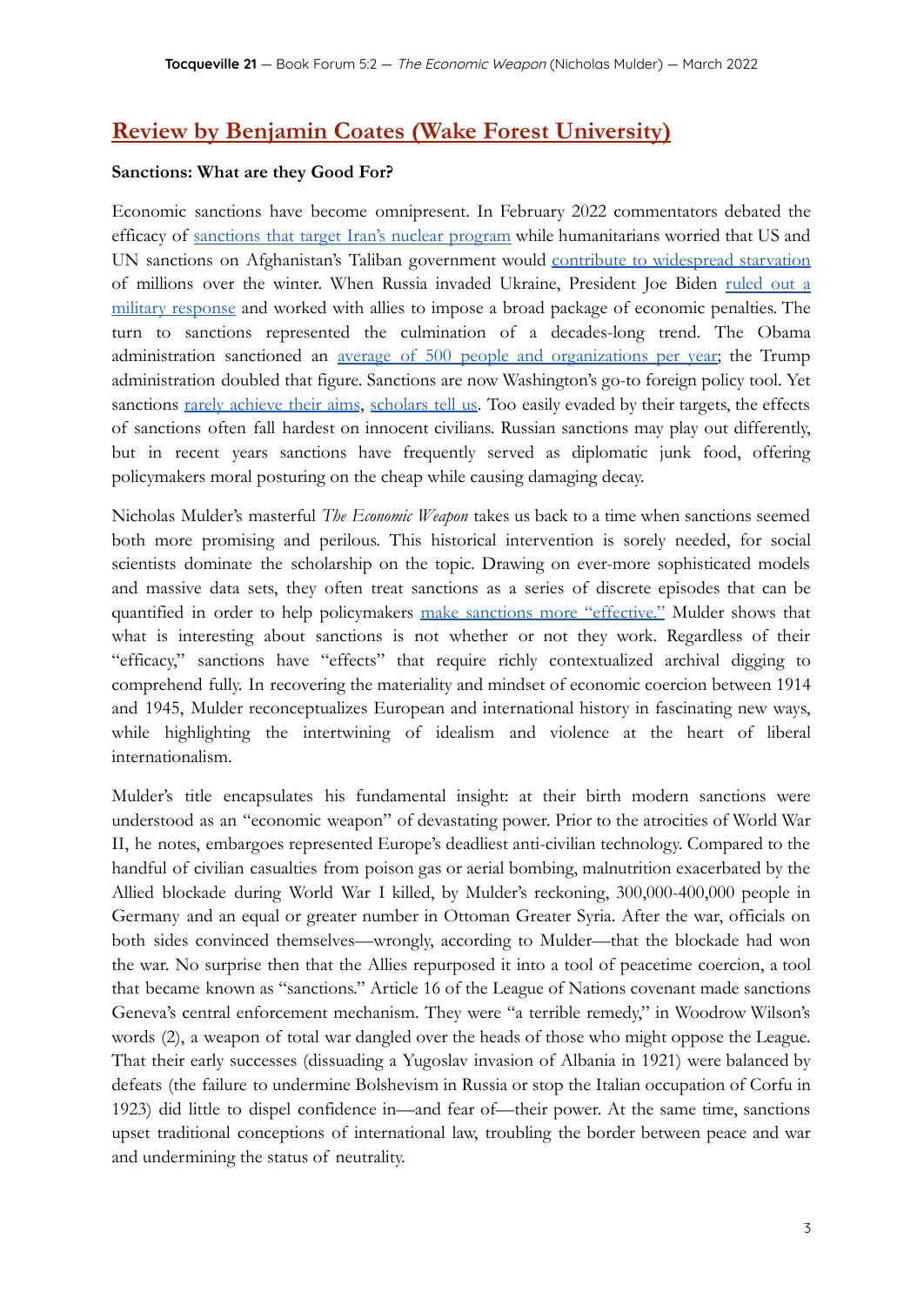In the 1930s, sanctions famously failed to prevent the Italian conquest of Ethiopia or the rise of Nazi power and the outbreak of World War II. Mulder rejects the standard contention that these failures revealed sanctions to be a "paper tiger" (201). Sanctions failed, he writes, because they were too strong and therefore difficult to implement. The latter half of this argument runs perilously close to the oft-repeated claim that sanctions would work if only they were fully tried. But Mulder is right to emphasize that the problem of sanctions was structural: it stemmed from the hierarchical nature of European order in the 1930s and the legacies of World War I, and it traced the fissures in the unstable peace/war distinction. Memories of the blockade haunted revanchist powers. Finding new sources of supply for vital materials loomed large in their geopolitical strategies. In the conquest of Eastern Europe, Hitler sought immunity from another British blockade. "I need Ukraine, so that they cannot again starve us out like in the last war," he reportedly told a Swiss diplomat (249). Thus the fear of sanctions and the drive for "blockade resistance" (*Blockadefestigkeit*) (277) fueled expansionist aims. But while Hitler and Mussolini understood sanctions as war, Britain and France remained committed to the contrary notion: that sanctions might *prevent* war. They were unable or unwilling to confront the reality that adopting compelling sanctions against the Nazis would require the mobilization of society on a quasi-wartime footing. With the United States consumed with debates over neutrality, the League lacked the sort of commitment that would have been necessary to make sanctions effective.

The end of the League did not mean the end of sanctions. "Collective security did not die," Mulder argues, "it went to war" (259). Franklin D. Roosevelt famously said that Lend-Lease would turn Washington into the "arsenal of democracy." Noting that most recipients of American aid were not democratic, Mulder persuasively and intriguingly argues instead that Lend-Lease be understood as the positive side of Article 16 sanctions. Previous attempts to combine economic proscription with economic aid had failed but here they worked splendidly, giving the victims of fascist aggression the power to defend themselves and uniting the economic power of the Allies to crush the Nazi and Japanese war machines. The resulting victory of the "United Nations," as the Allies called themselves during the war, ensured that economic sanctions would form part of the UN charter. Article 41 authorized the Security Council to impose them, although now as an intermediate step in a larger infrastructure that included the use of military force. Hence, Mulder concludes, "the economic weapon was an interwar creation that was carried over into the postwar world by power politics" (290).

Mulder draws on deeply impressive research (in five languages, across archives in six nations and in hundreds of published works) to infuse this narrative with satisfying richness. He uncovers fascinating tidbits and offers compelling reorientations of European and international history. He suggests, for instance, that we see Allied blockades of Hungary and Russia after WWI as central to the "stabilization of the bourgeois social order in Europe" (89). The Holy Roman Empire makes an appearance: Germans referenced its collective dispute resolution mechanisms to make sense of League sanctions (140-41). Mulder reveals that the League's sanctions strategy against Italy actually focused more on stopping Italian exports (so as to drain its gold reserves) than on imports. He suggests that a credible American threat to hold up oil shipments convinced Francisco Franco not to join the Axis. And he points out intriguingly that the concrete result of the US oil embargo on Japan and its Lend-Lease aid to the Soviet Union meant in practice the "rerouting of energy transport across the Pacific—instead of steaming to Yokohama, U.S. tanker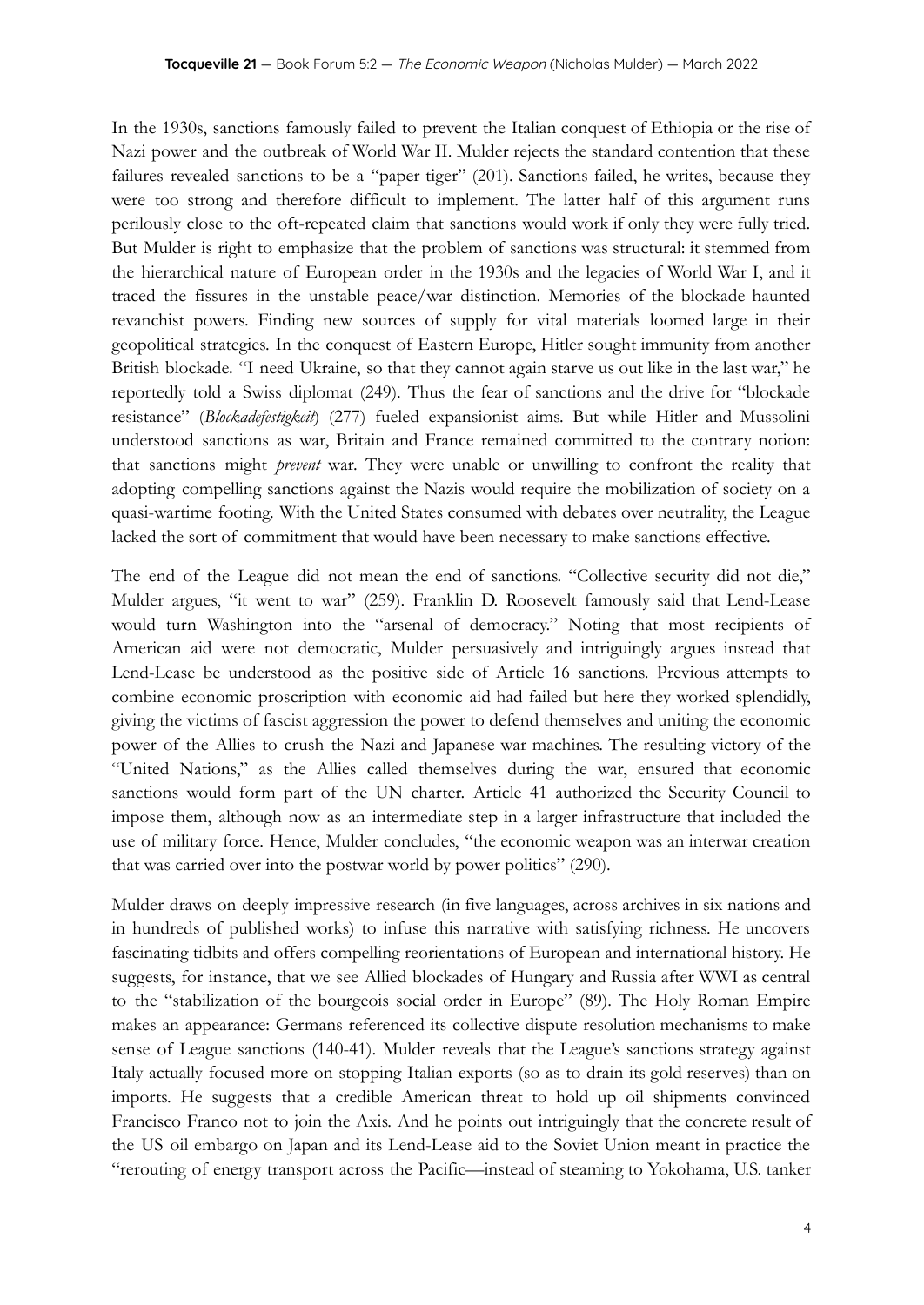vessels now set course for Vladivostok, a few hundred kilometers north" (280). Everyone will learn something new from Mulder's archival discoveries and fresh perspectives.

What emerged most strongly for me is the mutual constitution of sanctions and liberal internationalism. Not only was the economic weapon central to the imagined functioning of the League of Nations, it was intimately bound up with both the material and ideological realities of liberal thought and governance. In [Toozean](https://www.penguinrandomhouse.com/books/301356/the-deluge-by-adam-tooze/) fashion Mulder traces global material flows to reveal the power located in key nodes of exchange. British control over the sinews of [industrialization](https://www.cambridge.org/core/journals/modern-american-history/article/conundrum-of-american-power-in-the-age-of-world-war-i/35847E67582263211C47ED476DFE13E2) gave the WWI blockade power beyond that imparted by the navy. Mulder notes that British interests dominated the world's shipping (55% of all seaborne trade), maritime insurance (2/3), trade finance (60%), telegraph cables (70%) and shipping fuel (3/4). Despite popular assumptions that the Depression halted globalization, Mulder shows that industrialized countries remained highly dependent on imported resources in the 1930s. The League's power to compel obedience through sanctions rested on these material realities, which Mulder expertly explains in accessible fashion. He also chronicles the rise of legal and administrative bureaucracies and statistical knowledge that made imposing sanctions feasible. Sanctions were a product of the modern state in a globalized world.

But ideology mattered too. Free traders like Robert Cecil and Norman Angell were some of the biggest early supporters of the blockade specifically because of their commitment to economic interdependence. Labeling economic coercion "sanctions" highlights liberalism's stated faith in the rule of law, for the term had traditionally referred to actions taken to enforce laws or norms. If "blockades" pursue national aggrandizement and "the economic weapon" is a tool of total war, "sanctions" promote universal harmony and order. It is significant, as Mulder repeatedly points out, that sanctioners understood precisely what economic coercion entailed. "We tried," reflected William Arnold-Forster, "…to make our enemies unwilling that their children should be born; we tried to bring about such a state of destitution that those children, if born at all, should be born dead" (4). Recalling sanctions' origins as the "economic weapon" makes it impossible to ignore the side of liberal internationalism committed to the use of power to maintain global hierarchies and helps explain opposition to League governance.

Sanctions also relied on the classical liberal assumption that humans are rational maximizers of self-interest. Sanctions deterred aggression, the argument went, because common men and women would respond to declining material wealth by pressuring their leaders to make peace. Mulder casts doubt on this animating faith: "Most people in most places at most times make collective choices on the basis of a wider set of considerations" (297). Ironically, both the fear of and faith in sanctions required at least partly rejecting this wisdom.

Mulder notes at one point that sanctioners had to "fashion a responsive object" (131), that is, they needed to create a populace vulnerable to economic pressure. This fashioning seemed to occur as much within their own minds as in the targeted societies, and one wonders about how other influences besides liberalism contributed to that fashioning. How should we calculate the significance of emotions, in particular the affective impact of the fact that sanctions worked "without a drop of blood," as a French newspaper editor put it? (56) Mulder notes the feminist criticism of "hunger blockades" put forward by Jane Addams and her allies; what role did masculine assumptions play in the debate? In discussing divergent British attitudes towards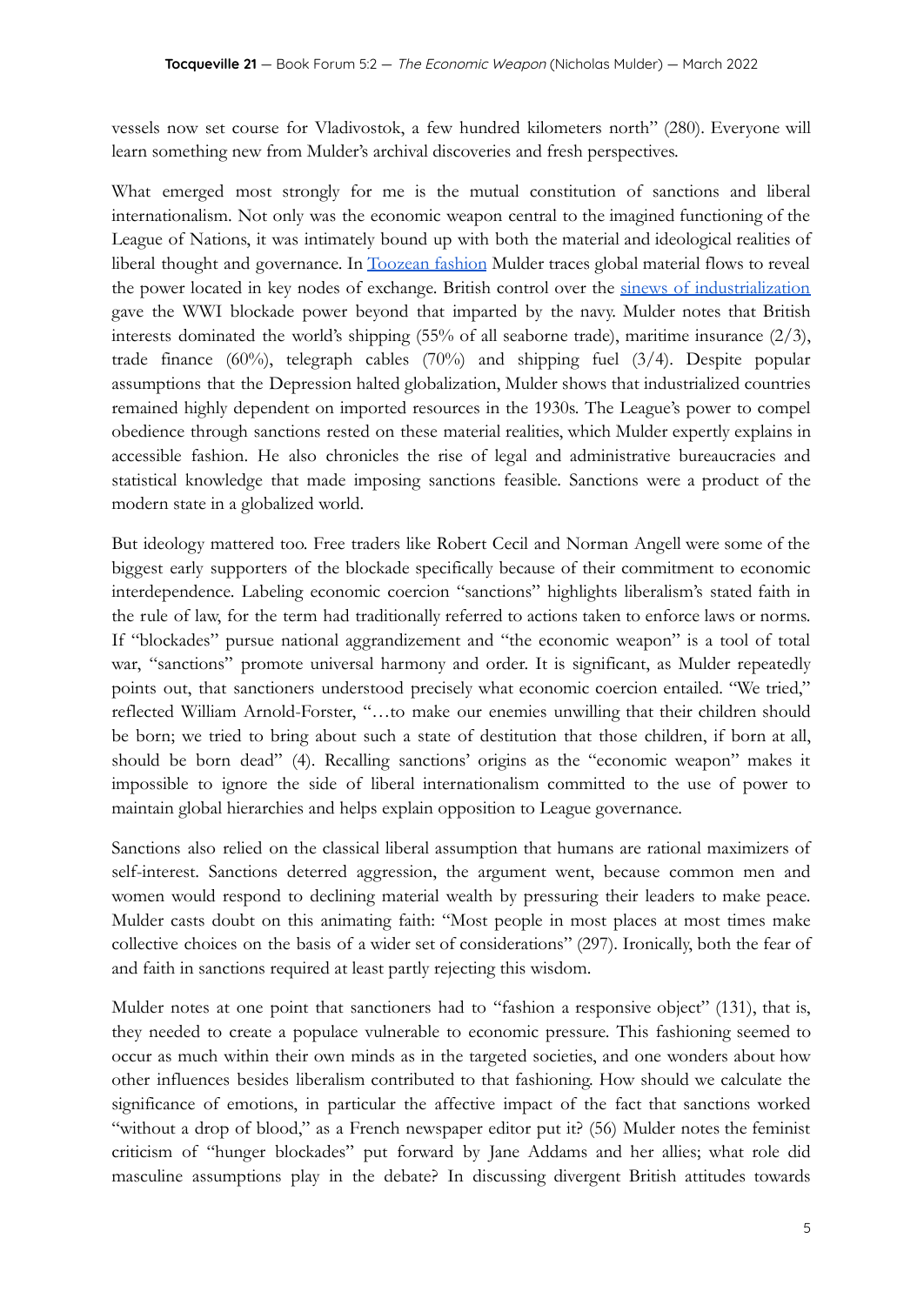Chinese civilians and Italian armies, Mulder states that "imperial prejudice clearly shaped British thinking about the economic weapon" (221). One wonders how broadly deep-seated ideas about race and civilization shaped perceptions of how and when sanctions would work. What to make, for instance, of the invocation of Moro insurgents in US official Stanley Hornbeck's 1941 observation that Japan "has not, in the presence of severe economic pressures, exploded or gone berserk or moved toward a national juramentado" (282)?

The emergence of "sanctions" as the preferred term for peacetime economic coercion demonstrates the power of sanctioners. Interwar German and Italian leaders rejected the description, conceptualizing sanctions instead as simply the continuation of wartime blockade. That sanctions today remain commonly seen as an alternative to war reflects the residue of American global hegemony. Even unilateral US programs are described as "sanctions," suggesting the ways that Washington has sought to universalize its national interests. As emerging great powers embrace economic coercion, scholars reach for new terms, from ["geoeconomics"](https://www.hup.harvard.edu/catalog.php?isbn=9780674979796) to "weaponized [interdependence](https://direct.mit.edu/isec/article-abstract/44/1/42/12237/Weaponized-Interdependence-How-Global-Economic)." Policymakers will of course want to know how best to utilize these tools of statecraft, and IR theorists may provide them with some answers. But one hopes that Mulder's brilliant work will inspire more historians to take up the topic, for tracking the evolution of sanctions over time offers important clues about the shape of the world to come.

*Benjamin A. Coates is an associate professor of historyat Wake Forest University. He is the author of* Legalist Empire: International Law and American Foreign Relations in the Early Twentieth Century *(Oxford, 2016) and is currently researching a book about the United States & economic sanctions in the 20th century.*

------------------------------------------------------------------------------------------------------------------------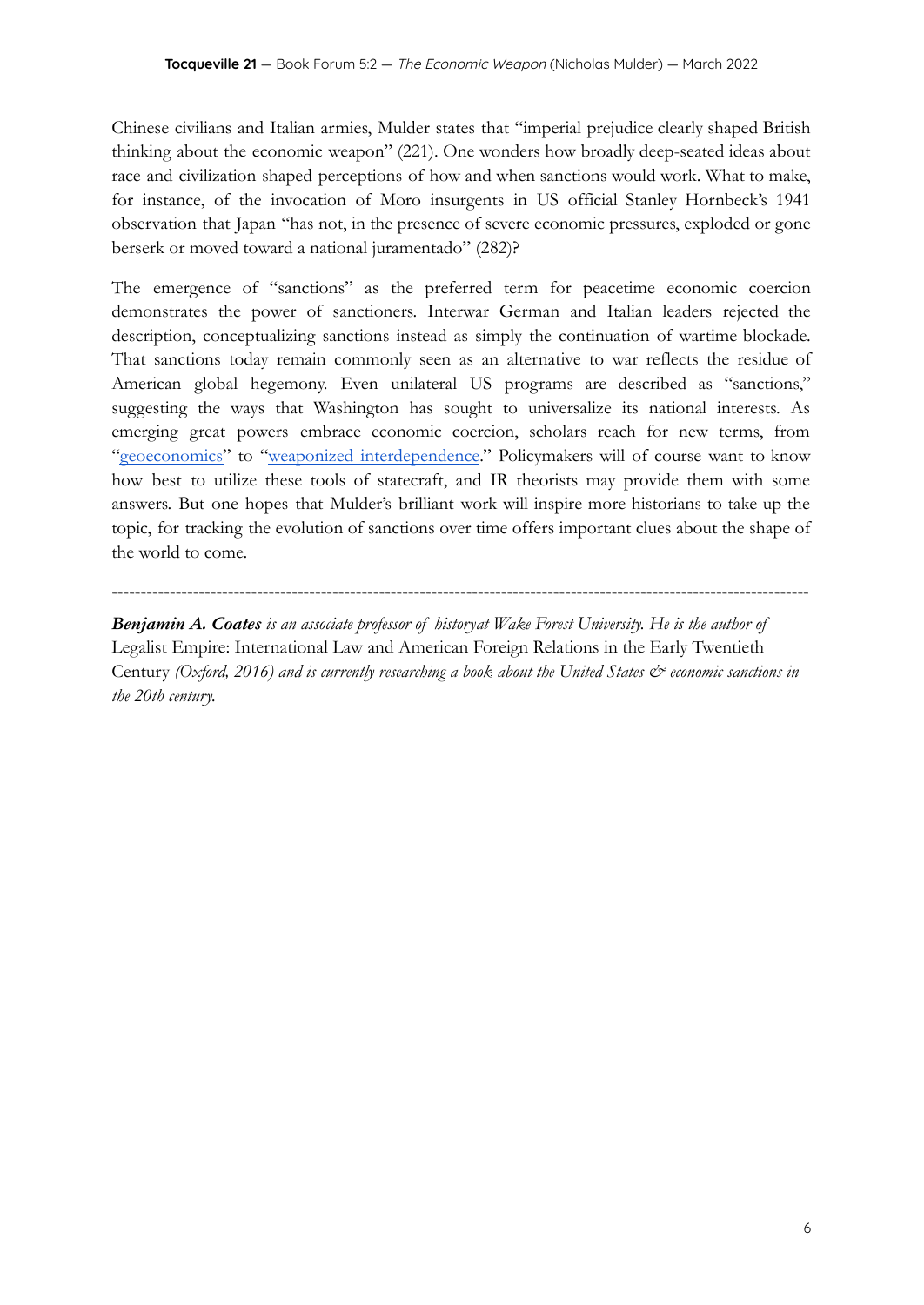# **Review by Liane Hewitt (Princeton University)**

### **The Paradoxes of Liberal Peace-Keeping**

Nicholas Mulder's *The Economic Weapon* is a terrific tour-de-force. Without a doubt, this book will establish itself as the definitive account of the origins of economic sanctions forged in the  $20<sup>th</sup>$ century's era of total war. It recounts how a coterie of Franco-British statesmen implemented the lesson of blockading Germany in World War I. They attempted to develop a new "economic weapon" within the framework of the League of Nations that would make war so costly, it would effectively be abolished. Far from achieving this end, however, they helped make incipient forms of war and violence a permanent fixture of the liberal international order.

The aim of weakening the enemy not only through direct combat, but also through the material deprivation of its entire population, long predates the 20<sup>th</sup> century. Armies lay siege to cities to force surrender, driving inhabitants to mass-starvation, even to the point of eating their own excrement. This tactic had defeated visionary projects in Europe's history, from the **[Anabaptist](https://link.springer.com/content/pdf/bfm%3A978-0-230-61256-3%2F1.pdf)** [Commune](https://link.springer.com/content/pdf/bfm%3A978-0-230-61256-3%2F1.pdf) of Munster (1534-5) to the Paris [Commune](https://www.routledge.com/The-Paris-Commune-1871/Tombs/p/book/9780582309036) (1870-71). But the "economic weapon" of sanctions could only be wielded within a globalized world economy. Economic historians have long-established how a single [integrated](https://books.google.ca/books/about/Global_Capital_Markets.html?id=R0U18XhRK1MC&redir_esc=y) world market in capital and goods only developed from the late 1860s onwards. Economic sanctions weaponized this interdependence.

Mulder mounts two major arguments anchored in his claim that the "blockade myth"—namely, the conviction that the Allied blockade was decisive in the defeat of the Central Powers in WW1—transformed the 20<sup>th</sup> century's liberal international order. In so doing, Mulder significantly revises established narratives on the interwar crisis of liberalism, the rise of the sovereign nation-state, the failure of the League of Nations' collective security regime, the nature of total war, and even the origins of World War II itself. It is an ambitious book that takes the reader across a sweeping geographical tour. Scholars across many disciplines—from modern European, American, Soviet and Japanese history, to historians of international order, international law, political economy and warfare—will all want to reckon with its provocative claims.

After Germany's surrender in 1918, "sanctionists" who had administered the Allied wartime blockade, including Lord [Robert](https://www.britannica.com/biography/Robert-Cecil) Cecil and Léon [Bourgeois,](https://www.britannica.com/biography/Leon-Bourgeois) sought to transform the economic weapon into a peacetime institution. The weapon was to be managed by the League of Nations with the aim of enforcing the new territorial settlement and inter-state peace hammered out at the 1919 Paris Peace Conference. This was much more complicated than it sounds. It required transforming international law to blur the distinction between war and peace. Officially, the British government could not use coercive measures without declaring war. Thus, the authors of the League hoped to devise an automatic mechanism that could trigger the deployment of sanctions without requiring any formal declaration of war. Mulder shows that this effort to pacify the economic weapon failed. As its feminist and humanitarian critics lamented, sanctions illicitly perpetuated the violence of total war in peacetime: ruthlessly visiting suffering upon civilians by starving mothers and children. The Franco-British journalist [Edmund](https://encyclopedia.1914-1918-online.net/article/morel_edmund_dene) D. Morel coined the apt term "Peacewar" in 1919 to capture this contradiction.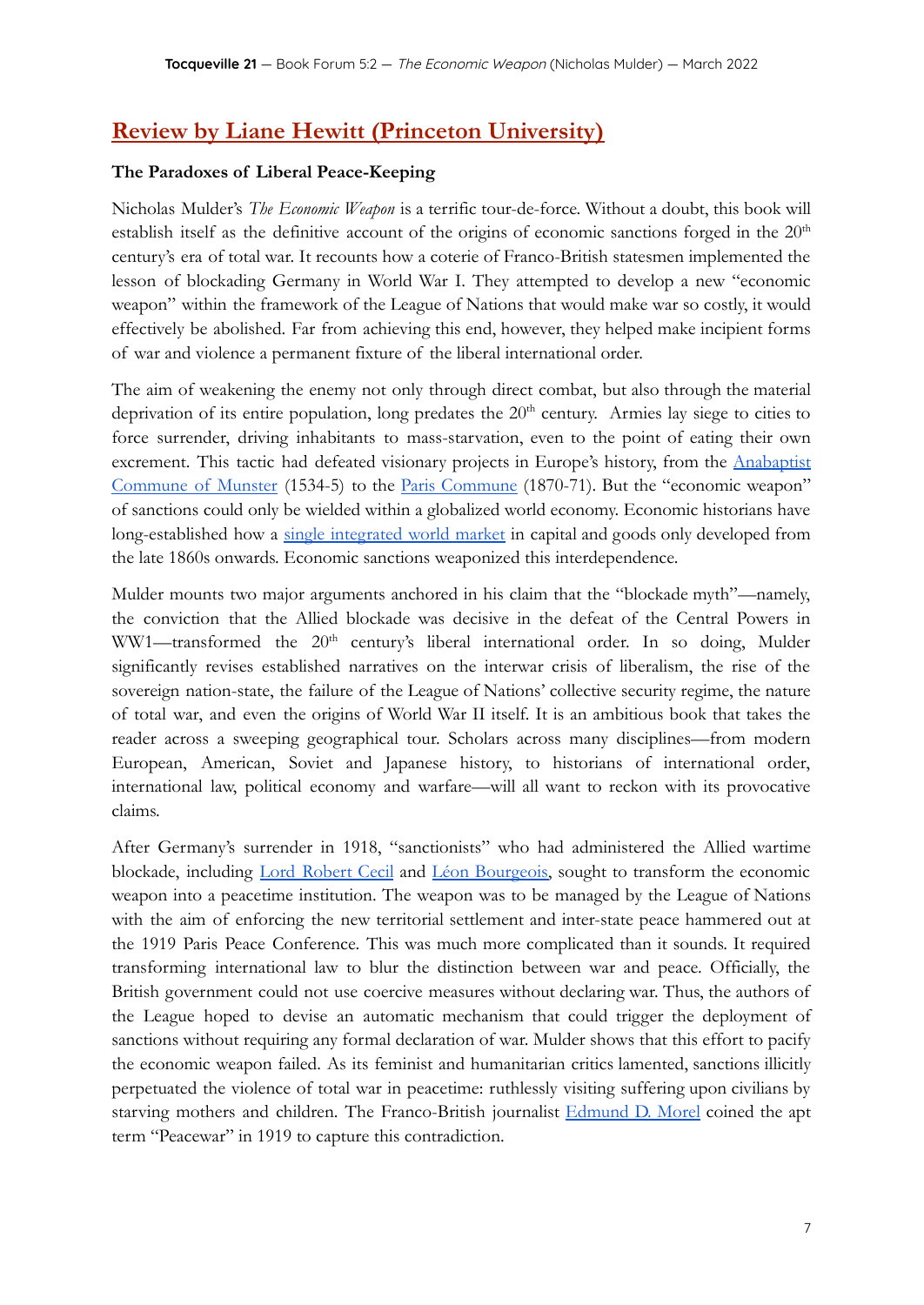Mulder illuminates how the politics of the peacetime economic weapon revealed a growing paradox within the heart of interwar liberalism. It sought to maintain peace by means of war. This pitted liberal "Neutralists" against "Sanctionists." The two camps disagreed over the appropriate limits and scope of the state's politicizing reach over the economy. The imperatives of total war, and of keeping the peace thereafter, threatened to dissolve the sanctified distinction of 19<sup>th</sup> century liberalism between the private market—including private globalized trade and finance—and public inter-state warfare. Mulder shows how the deployment of sanctions—including foreign asset freezes, sequestering enemy property, suspending patents, prohibiting exports and imports, embargoing arms sales—all demanded unprecedented increases in state intervention in the economy. The state's administrative capacity, especially surveillance over private trade and banking, had to be scaled up significantly. It is therefore not surprising that sanctionists, despite being more aggressive, tended to align with the political left: they wer[e](https://www.britannica.com/topic/new-liberalism) New [Liberals](https://www.britannica.com/topic/new-liberalism) in Britain, Progressive New Dealers in the U.S., and Radical-Socialists, Republicans or *[solidaristes](https://www.dukeupress.edu/a-social-laboratory-for-modern-france)* in France. Neutralists, on the other hand, had more in common with [neoliberals.](https://www.hup.harvard.edu/catalog.php?isbn=9780674979529) They maintained that the use of the economic weapon violated the traditional laws of war, including the sacrosanct freedom of the seas and private property rights.

Mulder reads the permanent consolidation of economic sanctions within the United [Nations](https://treaties.un.org/doc/publication/ctc/uncharter.pdf) [Charter](https://treaties.un.org/doc/publication/ctc/uncharter.pdf) in 1945 as the ultimate triumph of sanctionists over neutralists. This means their vision of liberalism won out, along with a politicized and even militarized view of the economy. It was a legitimate theatre for war and state imperatives. Total war buried classical 19<sup>th</sup> century liberalism, and with it, it's ideology of neutrality. Distinct boundaries between the public and the private sphere, civilians and combatants, war and peace, all dissolved. This boils down to the book's first core thesis: the economic weapon reinvented liberalism for the  $20<sup>th</sup>$  century's age of total war and national state sovereignty over the economy. Mulder's interpretation also reframes the [interwar](https://books.google.ca/books/about/Dark_Continent.html?id=W9gwYS1V334C) crisis of [liberalism,](https://books.google.ca/books/about/Dark_Continent.html?id=W9gwYS1V334C) not only as an assault by Communists and Fascists against the liberal order, but also as an internecine conflict between liberals. The centre could not hold even its own.

It bears mentioning that the economic weapon ushered in another major rupture with classical 19th century free trade liberalism. Starting with Montesquieu's theory of *le doux [commerce](https://scholarship.law.wm.edu/cgi/viewcontent.cgi?article=1149&context=wmblr)* up through Norman Angell's ill-fated [predictions](https://www.jstor.org/stable/20097198) of world peace on the eve of WW1, liberals of most stripes believed that the fabulous expansion of international commerce would banish war. John Stuart Mill, the paragon of Victorian liberalism, confidently set out this axiom in his *[Principles](https://www.econlib.org/library/Mill/mlP.html) of Political Economy*, the authoritative mid-19<sup>th</sup> century textbook in the subject: "It is commerce which is rapidly rendering war obsolete, […] it may be said without exaggeration that the great extent and rapid increase of international trade, in being the principal guarantee of the peace of the world." (Book II, Chapter 17). Sanctionists turned this logic on its head. They held that exclusion, rather than entrapment, within the world economy could deter war. If World War I should have proven them right, many within the League of Nations, continued to hold to the old liberal faith. The [International](https://books.google.ca/books/about/Merchants_of_Peace.html?id=JodCAAAAIAAJ&redir_esc=y) Chamber of Commerce's founded in 1919 adopted the motto "World Peace [through](https://www.google.ca/books/edition/Peace_and_Prosperity_through_World_Trade/B4kBJ6b9dGAC?hl=en&gbpv=1&printsec=frontcover) World Trade." Many participants at the League's World Economic Conferences parties called for "economic disarmament," belying the steadfast belief that dismantling trade barriers would promote peace by attenuating inter-state trade rivalries. In these contradictory theories of "economic peace," we find another division between liberals.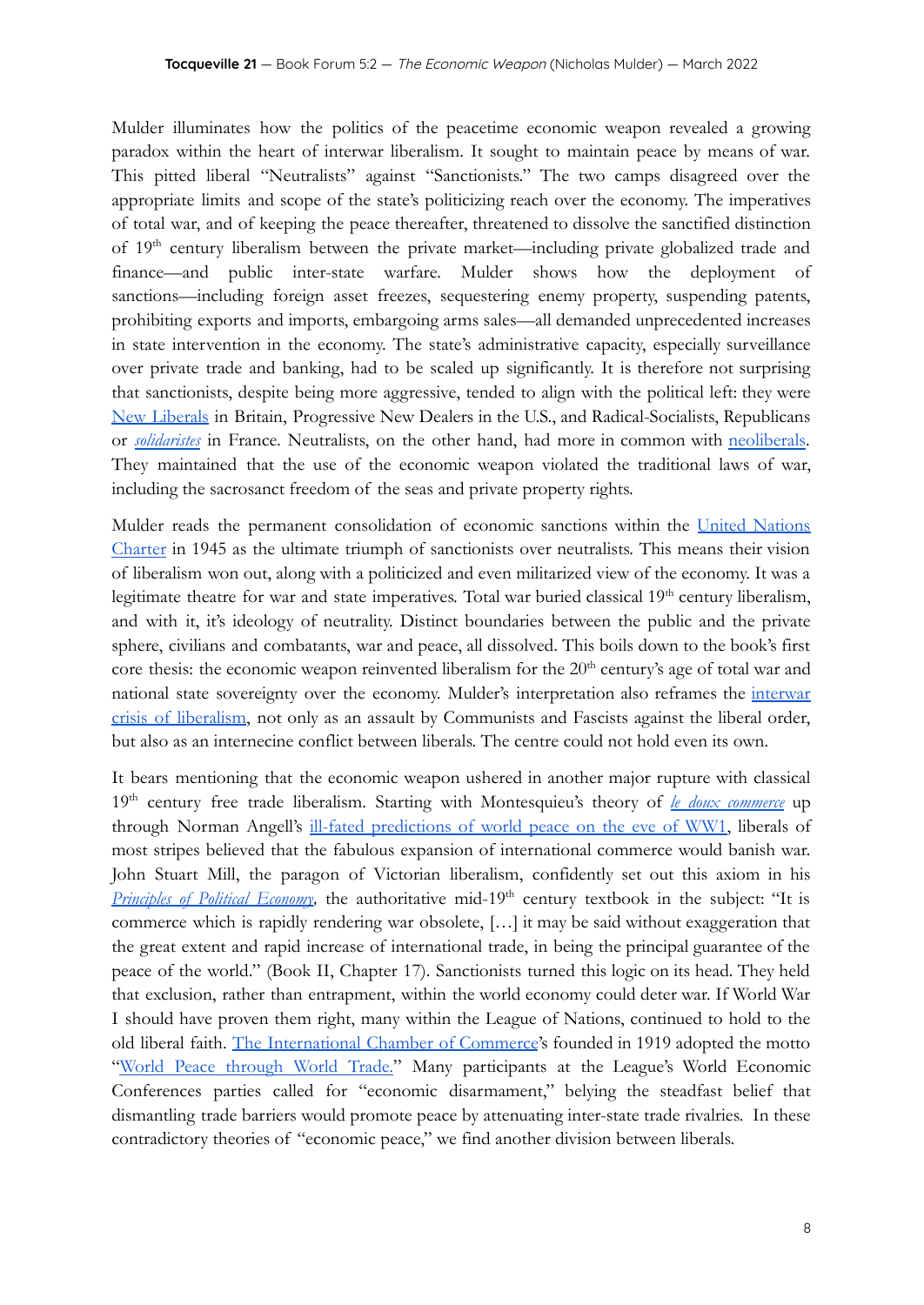The book's second thesis is more explosive. Mulder contends that sanctions back-fired catastrophically. This is a story of unintended, if "not wholly unforeseen", consequences. Mulder suggests that if the League's deployment of sanctions against smaller Balkan states like Yugoslavia and Greece in the 1920s helped stabilize the post-1918 territorial settlement, the threat of sanctions had a destabilizing function in the 1930s. The threat of sanctions, and economic pressure, drove the more powerful revisionist states—fascist Italy, Nazi Germany and militarist imperial Japan—to escalate their programs. They embarked on what Mulder refers to as "bids for resource-autonomy" via violent territorial conquest and outright war. Mulder shows that the search for *Blockadefestigkeit* ("blockade resilience") was a central driver of Nazi policy. Shut out from the world market, these states essentially had no other alternative.

Mulder provides several persuasive examples for how economic pressure prompted military aggression. We are shown how autarky was developed first by Mussolini's Italy in 1935 as a direct anti-sanctionist measures. Mulder's account invites historians to view the Italo-Ethiopian war of 1935-6 as the decisive episode in the collapse of the interwar liberal order, rather than say the appeasers' Munich [Agreement](https://books.google.ca/books/about/The_Blockade_1914_1919_Before_the_Armist.html?id=L0HDxAEACAAJ&redir_esc=y) of 1938. We then see how Nazi Germany, and Hitler himself, consciously learned a lesson from the League's sanctions against Mussolini. Indeed, Mulder suggests this is precisely why Germany launched its own massive war economy plan in 1936. The timing is no coincidence. The Goering [Four](https://www.gale.com/c/the-economy-and-war-in-the-third-reich-1933-1944-#:~:text=Goering%20introduced%20the%204%2Dyear,sent%20to%20a%20concentration%20camp.) Year Plan for rearmament and resource self-sufficiency can be seen as a pre-emptive anti-sanctionist program for "defensive autarky."

Mulder provides an extremely refreshing take on the tired debates surrounding the supposed failure of the League of Nations' collective security regime and the origins of WW2. In the last fifteen years, a cohort of historians of interwar internationalism have worked to rehabilitate the League from the condescension. Mulder joins them by arguing that the League did not fail for lack of an enforcement mechanism. Contra the classic realist [condemnations](https://www.google.ca/books/edition/The_Twenty_Years_Crisis_1919_1939/9ZSkDQAAQBAJ?hl=en&gbpv=1&printsec=frontcover) of E. H. Carr, Mulder points out that the League did not naively rely only upon the moral force of public opinion. It, in fact, had real teeth. The authors of the League intended for economic sanctions, encoded in Article 16 of the [Covenant,](https://avalon.law.yale.edu/20th_century/leagcov.asp#art16) to enforce the collective security agreement. This is a crucial intervention. Mulder further revises the historiography which has judged the sanctions regime as ineffective, by arguing that far from being too weak, they were too strong. If sanctions were rarely used, this is because they remained within the domain of threat.

We are reminded that WWII was never inevitable. It was not predetermined by the Treaty of Versailles, or Nazi ideology. Rather, real material constraints baked into the sanctionist rules of the liberal international order radicalized Nazi Germany's foreign policy, and that of Italy and Japan. Adam Tooze's incomparable *Wages of [Destruction](https://www.google.ca/books/edition/The_Wages_of_Destruction/xcekWzXFmo8C?hl=en&gbpv=1&printsec=frontcover)* (2008) has already illuminated how the Reichsbank's critical shortage of foreign currency reserves accelerated Hitler's decision to go to war by 1938. So too did the fear of blockade and a resource shortage.

The core insight of Mulder's thesis, however, is not entirely original—at least as concerns the German case. An all but forgotten German-American historian, Henry Cord Meyer who worked for the Office of Strategic Services during World War II, already grasped the pivotal importance of the First World War's blockade on the radicalization of German expansionist aims. His 1955 book, *[Mitteleuropa:](https://books.google.ca/books/about/Mitteleuropa.html?id=D7C1BwAAQBAJ&redir_esc=y) In German Thought and Action, 1815-1945*—awarded the George L. Beer Prize by the American Historical Association—demonstrated how fears of the blockade's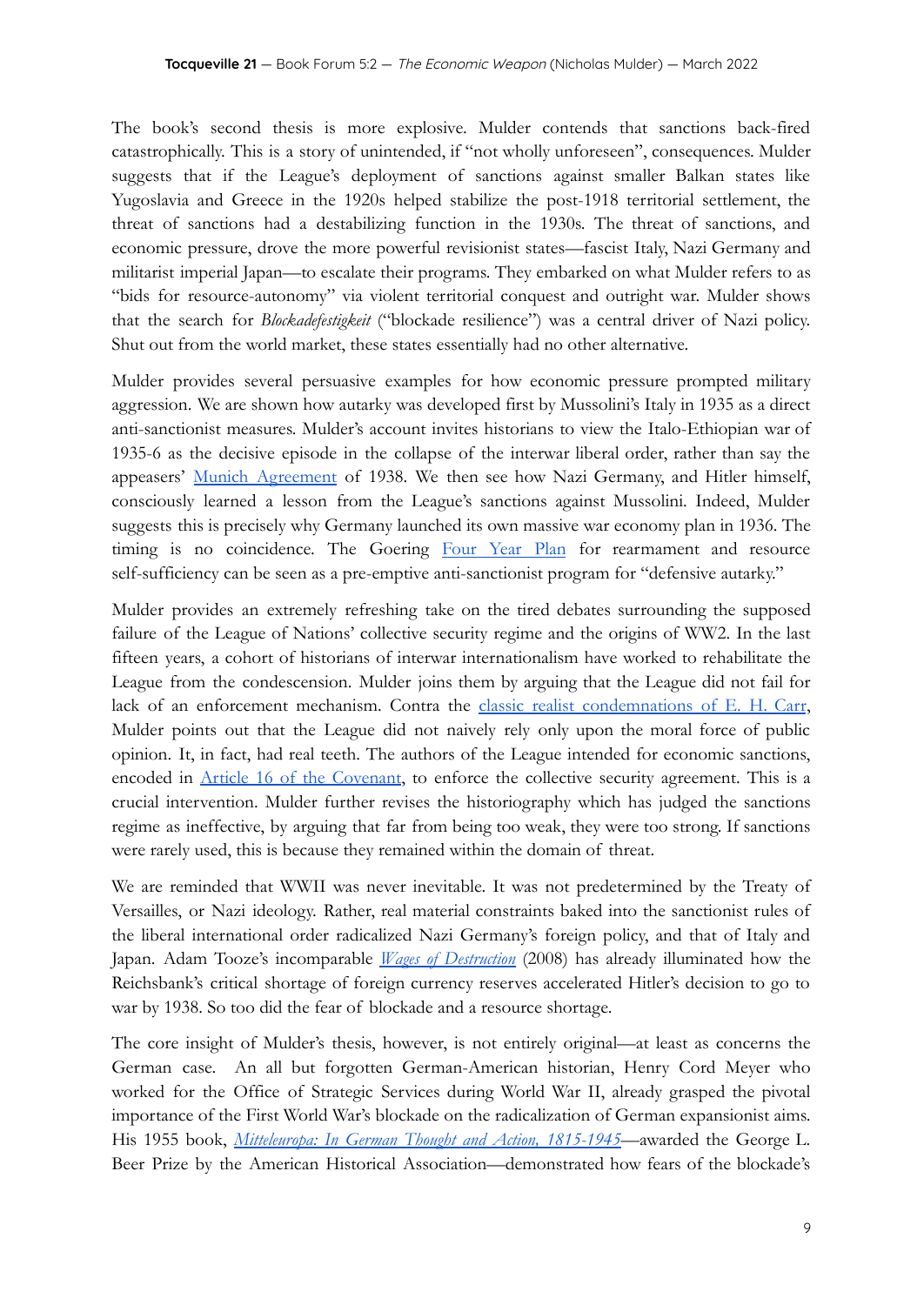material privation shifted German foreign policy ambitions from its pre-1914 *[Weltpolitik](https://books.google.ca/books/about/Preparing_for_Weltpolitik.html?id=XpPfAAAAMAAJ&redir_esc=y)* ("world policy" with a special focus on overseas empire and naval expansion) to building an autarkic *Mitteleuropa,* or Central European block. Meyer situates this pivot in 1916 with the publication of Friedrich Naumann's *[Mitteleuropa](https://archive.org/details/centraleurope00naumgoog/page/n332/mode/2up)* (1915)*.* An immediate best-seller, the book stimulated massive popular interest in the blockade and projects for continental autarky. Meyer shows how this fed new movements and ideological momentum that led directly into the Nazi program. He ultimately concludes his study by presaging Mulder's own thesis: "The conception of economic sanctions that subsequently became a cornerstone of the League of Nations was an invitation to autarchy and international economic anarchy" (339). It is a little baffling that Mulder should have entirely ignored Meyer's work: not citing it even once, nor even Naumann for that matter.

Mulder expands Meyer's thesis beyond the German case to the entire global order. This is its genuinely original, and massive contribution to the literature. His historical study investigates the impact of the blockade and the League's sanctions regime on all the revisionist states—Fascist Italy and Japan--not just Nazi Germany. This is accomplished through an inspiring historical sweep, anchored in impressive archival research undertaken in six countries and five different languages. Mulder also extends the narrative in time. He shows how sanctions—despite massively backfiring in the late 1930s—became a permanent fixture of the post-1945 U.S.-led liberal international system. Mulder innovatively suggests that the **[Lend-Lease](https://www.britannica.com/topic/lend-lease)** program constituted the first successful deployment of a "*positive* economic weapon." In contrast to World War I, the Allied World War II effort prioritized mutual assistance to all victims of Axis aggression rather than material deprivation of the enemy. Combining both the positive and negative economic weapon had always been the idea of the French, notably Bourgeois. Once both were wielded in concert in WWII, then the economic weapon was truly an invincible force.

It is a true testament of *The Economic Weapon's* significant contributions that the book raises as many questions as it provides answers. One lingering question relates to how exactly economic sanctions remained distinctly liberal. Could there be illiberal economic weapons? What would fascist or communist economic warfare look like? In September 1944, U.S. President F. D. Roosevelt denounced cartels as the Nazi "weapon of [economic](https://quod.lib.umich.edu/p/ppotpus/4926605.1944.001?rgn=main;view=fulltext) warfare". Or is this better interpreted as a secondary response to sanctions, which remain the true *Ur*-economic weapon?

Another question concerns Nicholas Lambert's discovery, presented in his ground-breaking book, *Planning [Armageddon](https://www.hup.harvard.edu/catalog.php?isbn=9780674061491)* (2012), that the British Admiralty had been forced to downgrade its initial 1911 proposal for full-blown economic warfare against Germany, in the event of a war, to a mere blockade. The Treasury and the Board of Trade warned the Admiralty that shutting down all financial and commercial transactions between the City of London and German markets would surely trigger a banking crisis in Britain itself. Business and financial interests had expressed great concern. This invites an important question of Mulder's account: how did business circles respond to the development of the economic weapon in the interwar era? We might expect private trading and financial interests to have been virulently opposed to the possibility of their property rights being abrogated, even outright confiscated, to serve the imperatives of total war. Such opposition may have played a role in the specific form economic sanctions ended up taking. Mulder's archives, however, for all their impressive breadth, predominantly give voice to the plans and perspectives of high-office politicians, statesmen,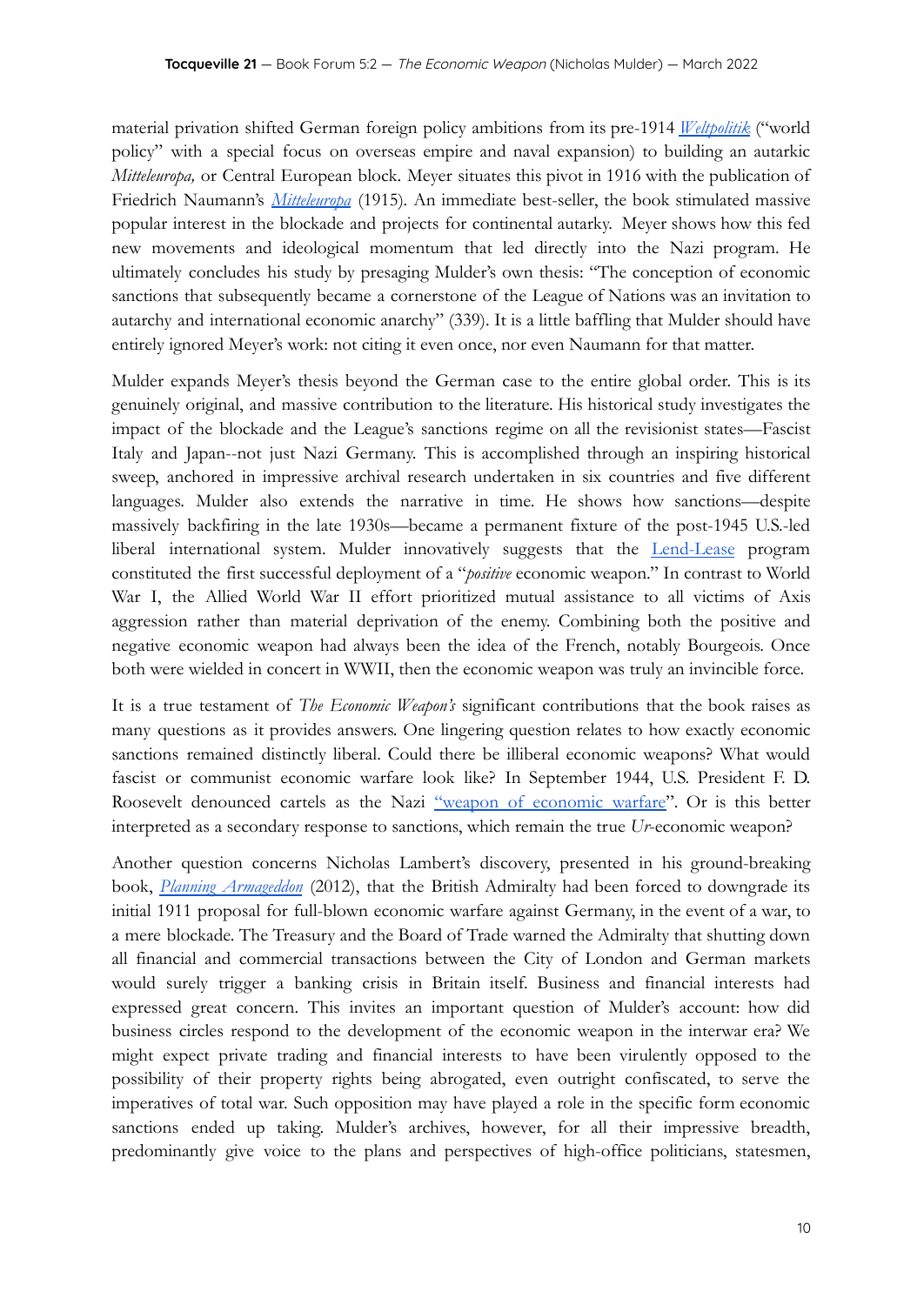technocrats and intellectuals. Feminists and humanitarians are briefly given the stage, but business and banking actors are largely elided. This is a little surprising.

Finally, if sanctions really are as ineffective at preventing war as Mulder convincingly shows, why have they remained so engrained within the international system? The answer must partly lie in the British blockader William [Arnold-Foster'](https://books.google.ca/books/about/The_Blockade_1914_1919_Before_the_Armist.html?id=L0HDxAEACAAJ&redir_esc=y)s remark that : "[p]ens are so much cleaner instruments than bayonets" (cited p. 5). The most important legacy of economic sanctions may lie in their bureaucratization and sanitization of killing. They provided a way for states to transfer the act of killing from soldiers, directly deployed on the field, to technocrats writing government orders. The killer is removed by one step from the violence of his war-making. It might even be possible to hide the violence of war entirely from view, thus dispensing with any guilt. The cost of war is also reduced: fewer soldiers' lives need to be sacrificed. Ironically, this [liberal](https://www.cambridge.org/gb/academic/subjects/history/twentieth-century-british-history/warfare-state-britain-19201970?format=PB&isbn=9780521672313) way of war makes war cheaper, cleaner, and politically more acceptable. Drone strikes piloted by robots perform the same function, and arguably so does nuclear deterrence. Even if sanctions are not necessarily effective, they do retain a great many political attractions over conventional warfare. This means that, far from paving the way to the liberal, Enlightenment dream of [perpetual](https://www.gutenberg.org/files/50922/50922-h/50922-h.htm) peace, sanctions might incentivize a descent into perpetual "peacewars" or "[forever wars."](https://us.macmillan.com/books/9780374173708/humane)

------------------------------------------------------------------------------------------------------------------------ *Liane Hewitt is a fifth-year PhD Candidate in Modern European, Economic and International History at Princeton University. Her dissertation examines how international cartels went from being a central mechanism for governing global, and particularly European capitalism in the 1920s and 1930s, to being widely delegitimized and formally prohibited after 1945 because of a reckoning with the shocks of the Great Depression and World War II.*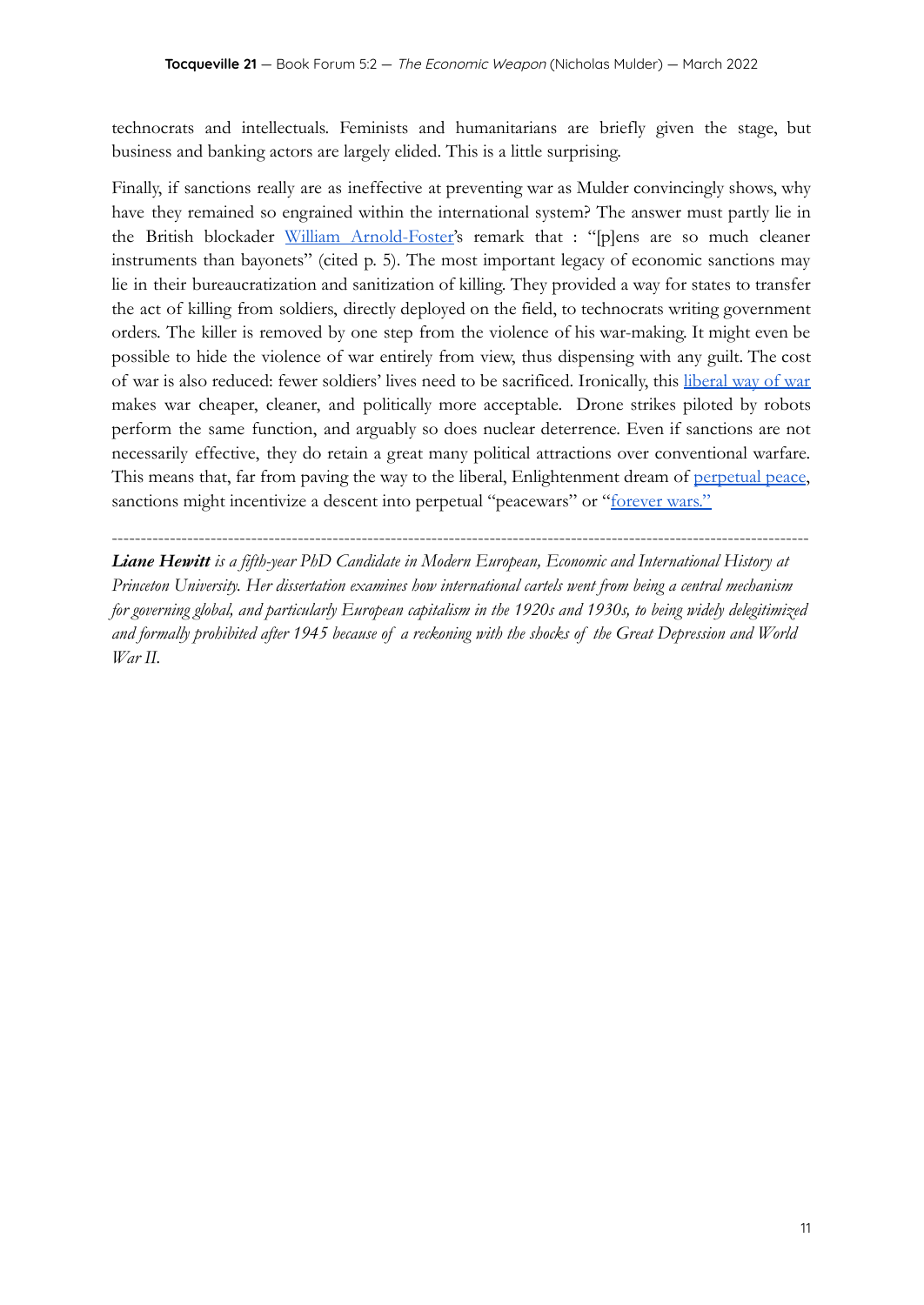# **Review by Jamie Martin (Georgetown University)**

#### **Economic Sanctions and the Backlash to Liberal Internationalism**

Nicholas Mulder's *The Economic Weapon* is an important contribution to the international history of the first half of the twentieth century. With a wealth of research, and a writerly eye for detail, Mulder shows how economic sanctions as a tool of statecraft originated during the First World War and its aftermath. *The Economic Weapon* is full of original insights and, like all great books, will spur further study of the many topics it touches—from the economic history of Fascist Italy to the history of the United Nations. It is also likely to be read with great interest in the context of contemporary debates about the uses and misuses of sanctions today. In what follows, I will highlight three areas in which *The Economic Weapon* makes particularly thought-provoking interventions: first, the political economic history of the First World War; second, the history of sovereignty; and third, the history of the rise and fall of liberal internationalism.

First, by tracing the origins of economic sanctions to the Allied blockade of the First World War, Mulder brings new insights to the study of the economic dimensions of the Great War– a topic that remains under researched, despite the massive and growing literature on nearly every other aspect of the war's history. Mulder's detailed account of efforts to remove Germany from a globalized world economy is particularly illuminating. Take one illustrative passage: Mulder follows the journey of the strategic raw material of manganese from Brazil to Germany, where it was used as a key input for the manufacture of corrosion-resistant steel. This journey began when a German steel company placed an order with a London agent, who arranged the purchase of the mineral from a British-owned mining company in Brazil, with financing provided by a Latin American subsidiary of a German bank. The manganese would be paid for with a sterling bill of exchange, a kind of transferable promissory note that was used to finance the lion's share of world trade at the time. The mineral was then carried on Brazilian state-owned railways to Rio de Janeiro, where it was shipped—likely in a European or U.S. vessel powered by British coal and insured by British firms—to Rotterdam, before being conveyed via rail or river boat to its final destination, a factory in the Ruhr Valley.

What Mulder shows is that after the outbreak of the war, British and French strategies of economic warfare depended on understanding, tracking, and controlling such complex supply chains. The experience of doing so, in turn, gave rise to the popular conviction that mastery of the sinews of global exchange could be used as a powerful tool of coercion during times of peace. In describing such processes, Mulder's book provides an important material dimension to the intellectual history of a core liberal internationalist belief – that the rules of the international order could be enforced by economic deprivation – by showing what, exactly, the "economic weapon" targeted: the complex, intertwined systems of finance, transport, trade, extraction, and production that made up the world economy in the early twentieth century.

Mulder's attention to the supply chains that crossed the borders of nations and empires adds heft to one of the chief insights of his book: that over the long term, the use of economic sanctions created a world in which neutrality could no longer exist – a world, as he quotes a scholar of the blockade from the Second World War, that was "fit only... for [belligerents](https://www.google.com/books/edition/The_Economic_Blockade/tvNmAAAAMAAJ?hl=en&gbpv=1) to live in." As other historians have shown, the prosecution of broader strategies of economic warfare by the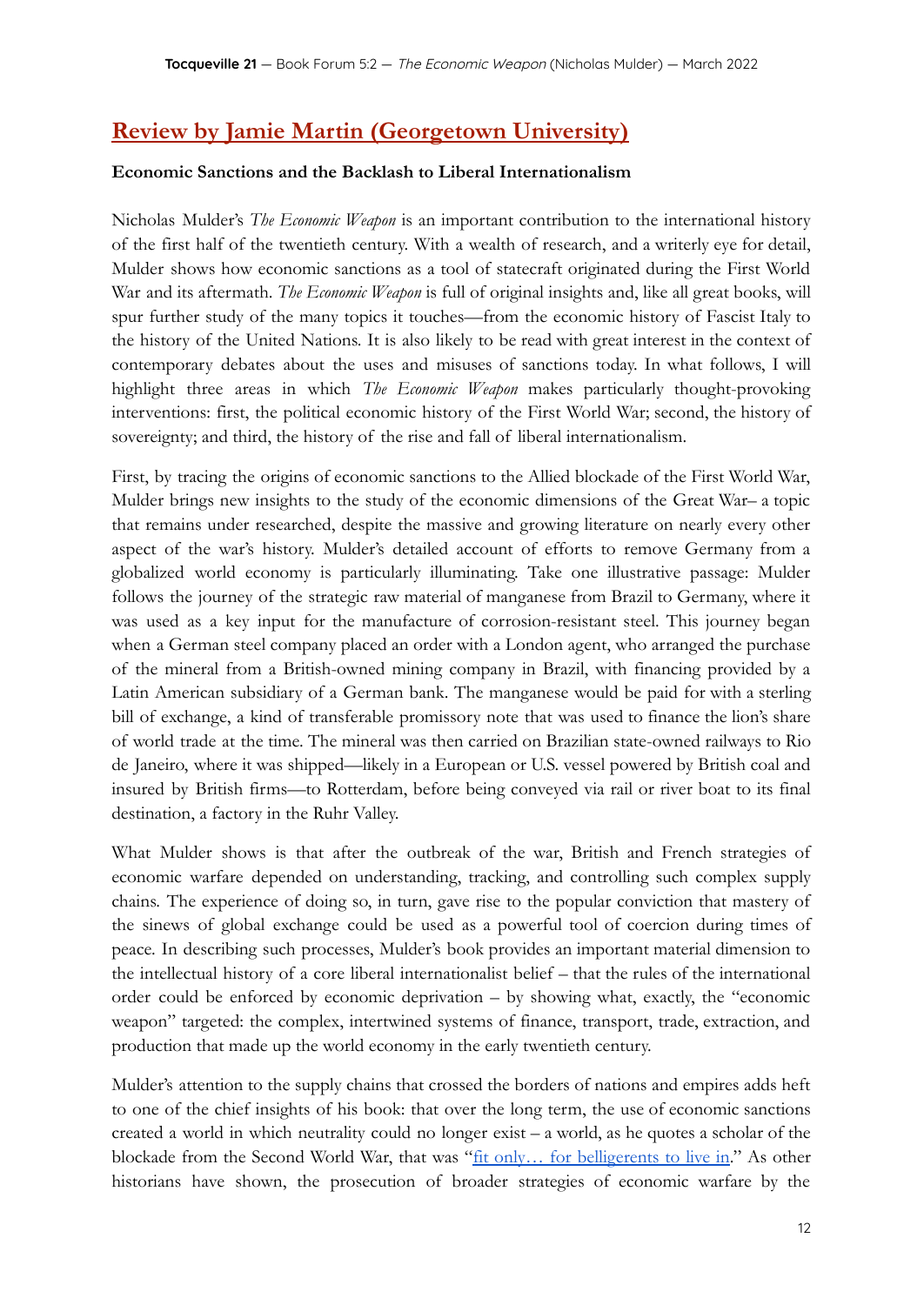European Allies and the United States during the First World War involved constant violations of the sovereignty and neutrality of many resource-rich and primary producing countries—particularly Latin American states like Mexico, Chile, and Argentina—which were effectively pulled into a conflict that they sought to avoid. Mulder's insights add a new dimension to this research, by showing how one of the most significant consequences of sanctions over the long term was to make neutrality an increasingly meaningless legal fiction.

Dating the origins of the economic weapon to the First World War also shows how sanctions were founded on a mistaken belief about the war's outcome: the idea that the Allied blockade won the war against the Central Powers. While there has been much debate about whether the blockade directly led to the starvation of German civilians, there is little question that it had truly catastrophic effects in Central Europe and, even more so, in the Ottoman Empire, where famine killed hundreds of thousands. But, as Mulder shows, Germany did not sue for peace in late 1918 because the civilian population had been hobbled by deprivation. Instead, this was due more to a crisis of morale in the military, as the initially successful 1918 Spring Offensive collapsed, influenza arrived, and the Allied militaries – their ranks swollen by the arrival of US soldiers – made swift gains. (At most, Mulder writes, the blockade played a "supporting role" in Allied victory.) After the war, both sides contributed to the construction of a myth of the blockade's war-winning power. In Germany, right nationalist propaganda excoriated the Allies for waging an illegal and inhumane campaign against German civilians while blaming these same civilians for traitorously selling out a supposedly undefeated German military.

While Mulder demonstrates the persistence of this myth of the potency of sanctions after the First World War, he does point out that they did, at times, prove effective. The successful interwar use cases he outlines all involved relatively weak, regional European powers, whose territorially expansionist aims were thwarted by the use or threat of the economic weapon: Yugoslavia and Greece in the 1920s and Franco's Spain, exhausted by civil war, in the late 1930s. But this weapon failed to deter major industrial powers like Nazi Germany, Japan, and Italy. Mulder points out that the on-going myth of its efficacy is not only founded on a misremembering of its origins in the First World War, but also on a blinkered conception of human psychology itself. The idea that one state can bend the population of another to its will simply by depriving them relies on an economistic understanding of human motivation that privileges material concerns over other factors like ideology or national *amour propre*. Whether or not this idea was convincing in 1918, subsequent history has proven it to be false.

Another area in which Mulder's book makes an important intervention is in the history of sovereignty in the twentieth century. When the economic weapon first emerged, he argues, it was primarily used as a tool with an "external" aim: preventing inter-state conflict. After 1945, its uses expanded to also include the targeting of the "internal" affairs of states, whose choice of regime type or domestic legal arrangements were turned into objects of external intervention. (It's no coincidence that most of the heavily-sanctioned states today are led by regimes ideologically antagonistic to liberal capitalism, like North Korea or Iran.)

This is an illuminating argument. It sheds new light on longer term transformations in efforts to define and differentiate the realms that are internal and external to the state. But the history Mulder tells can itself be read as suggesting that this binary separating the eras before and after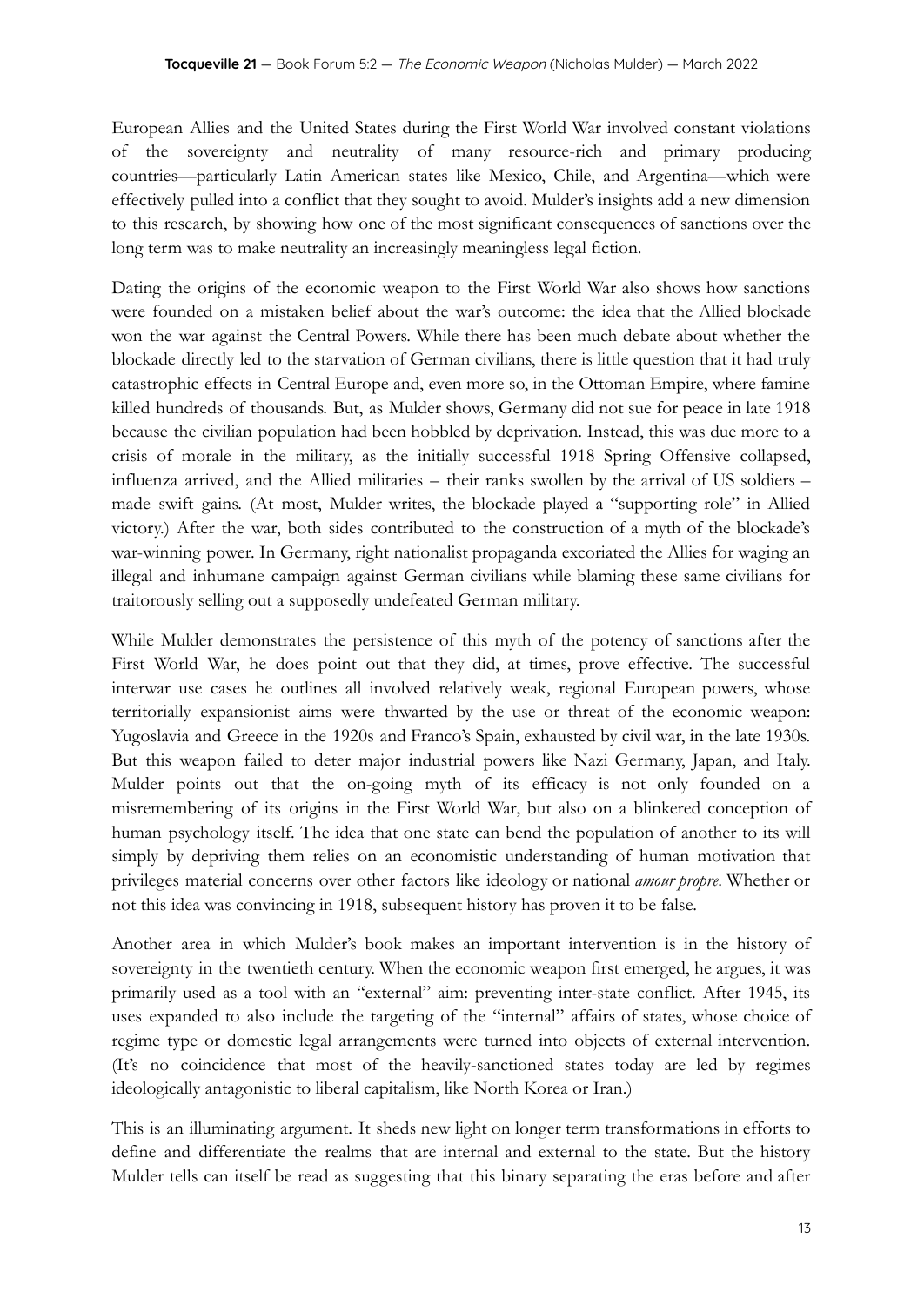1945 may not be so stark. As he explains, one of the very first attempted uses of the economic weapon after the formal conclusion of the First World War was to starve out Soviet Russia and Hungary after the proclamation of a short-lived Soviet republic in Budapest under Béla Kun. It is true that the Soviet Union would not become a permanent target of interwar sanctions. But the birth of the "peacetime" economic weapon as an anticommunist device clearly pointed to its future evolution as an external point of leverage over domestic political arrangements. Moreover, sanctions were, from the beginning, seen as a way to foment popular discontent with an enemy regime and perhaps even precipitate revolution against it. This was certainly an aim of the Allied blockade: to destroy the legitimacy of the Reich and "Prussian militarism" among hungry German citizens. This was a highly interventionist vision of statecraft – one that went well beyond the goal of hobbling an enemy military or compelling a rival government to step back from the brink of war.

Mulder is right to point out that sanctions were not first and foremost concerned with regime type or domestic legal or humanitarian concerns during this era, as they would be later. Indeed, he shows how many in 1919 worried that starving Russian civilians was just as likely to augment the appeal of Bolshevism as to diminish it. But still, we shouldn't downplay how radical this innovation was: a weapon had been designed to target the domestic political legitimacy of sitting governments. As it evolved later, the economic weapon not only blurred the borders between states of war and states of peace, as Mulder describes, but also increasingly turned the formerly domestic spaces of politics into targets of foreign intervention. But this vision of sanctions had been there from the beginning.

A further thought-provoking contribution of Mulder's book comes in its almost tragic rendering of the overreach of liberal internationalism in the twentieth century. Far from being a weak institution, the League of Nations, at key moments, was seen by many as potentially wielding a world-beating tool of coercion. But the threat of this weapon seldom prevented war. Instead, anxieties about its possible use, and memories of the blockade, encouraged the so-called "revisionist" powers of Germany, Japan, and Italy to retreat further from the liberal international order and world economy in the 1930s. One of the greatest accomplishments of Mulder's book is to show how – particularly in the case of Fascist Italy – Depression-era efforts to achieve economic self-sufficiency were direct responses to the threat of sanctions. The tool designed to protect the liberal international order played an unwitting role in precipitating its collapse.

The implications of this insight into what we might call the self-undermining tendencies of liberal internationalism extend into other domains beyond the scope of Mulder's book. One similarity that immediately comes to mind is the backlash to the conditional lending practices of institutions like the International Monetary Fund (IMF) and World Bank – another highly interventionist tool of liberal international order-making. By the end of the twentieth century and beginning of the twenty-first century, memories of structural adjustment, "shock therapy," and the IMF's response to the 1997-1998 Asian financial crisis led to a turn away from the Bretton Woods institutions, whose meddlesome powers had tarnished the entire project of global economic governance. Bitter memories of IMF interventionism encouraged many states to build up their foreign exchange reserves to avoid needing recourse to the IMF during times of crisis.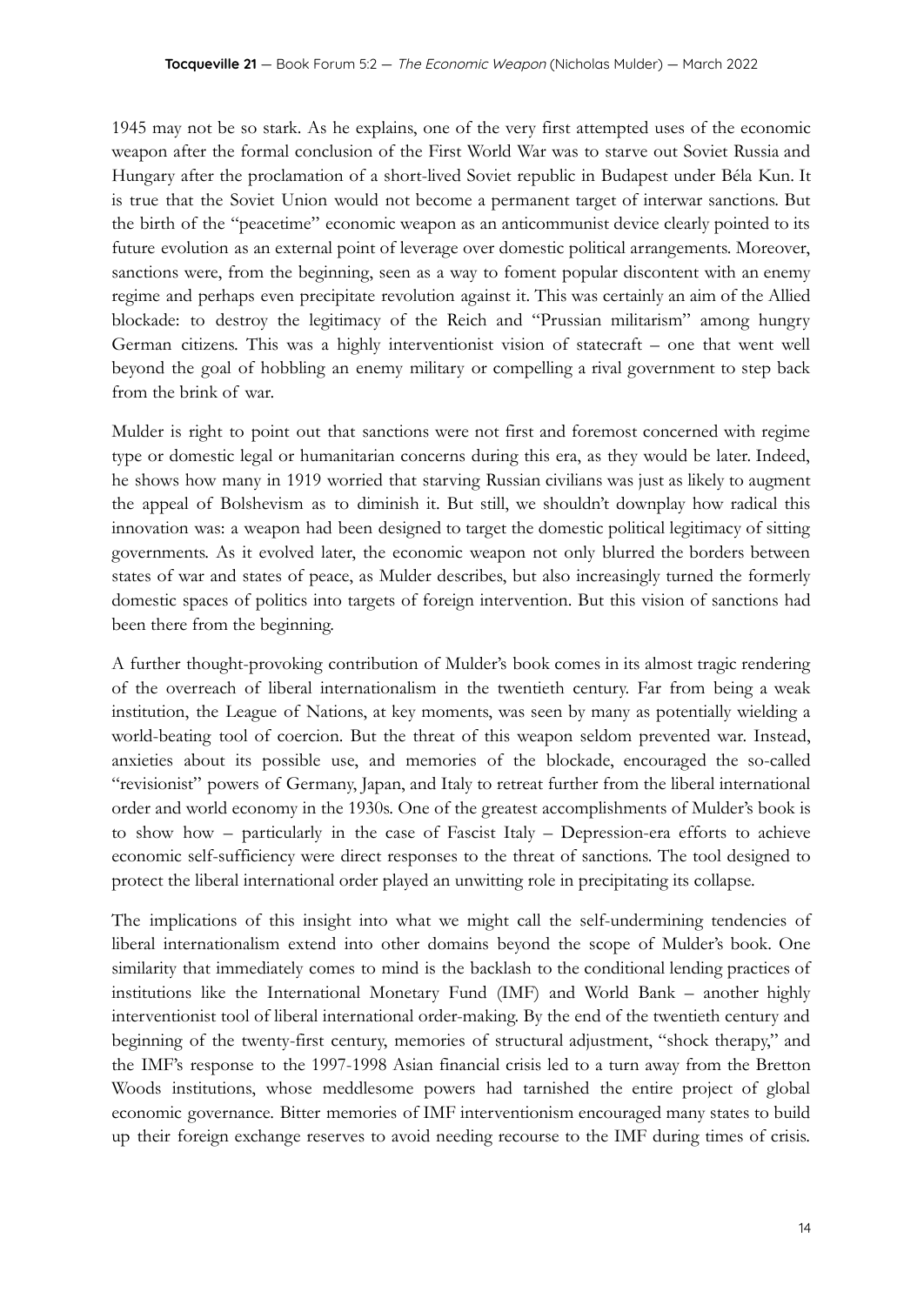(It is telling that the IMF was not invited back after the 2007-2008 crisis to various countries, particularly in Asia, where it had overplayed its hand in the 1990s.)

States like Russia and China have pursued a dual strategy of resistance to both of these interventionist devices of liberal statecraft – building up their reserve assets to obviate the need for foreign bailouts and "sanction-proofing" their economies in other ways. From the vantage point of the early twenty-first century, two of the most powerful liberal internationalist tools ever developed – conditional lending and economic sanctions – appear to have encouraged states to pursue new bids for national self-strengthening, which may be undermining the same international order that these tools were originally designed to protect.

*The Economic Weapon* helps to make sense of phenomena like this. Most of all, it explains why economic sanctions can easily backfire. It also explains how liberal internationalism, far from being too weak in a realist world of hard power, can sometimes be too strong for its own good. This is a stirring, masterful history of an important but underexplored phenomenon of the twentieth century, but also – given the global crises of the twenty-first – a cautionary tale.

------------------------------------------------------------------------------------------------------------------------

*Jamie Martin is an assistant professor in the Department of History and School of Foreign Service at Georgetown University. His book,* The Meddlers: Sovereignty, [Empire, and the Birth of Global](https://www.hup.harvard.edu/catalog.php?isbn=9780674976542) [Economic Governance](https://www.hup.harvard.edu/catalog.php?isbn=9780674976542)*, will be published by Harvard University Press in June.*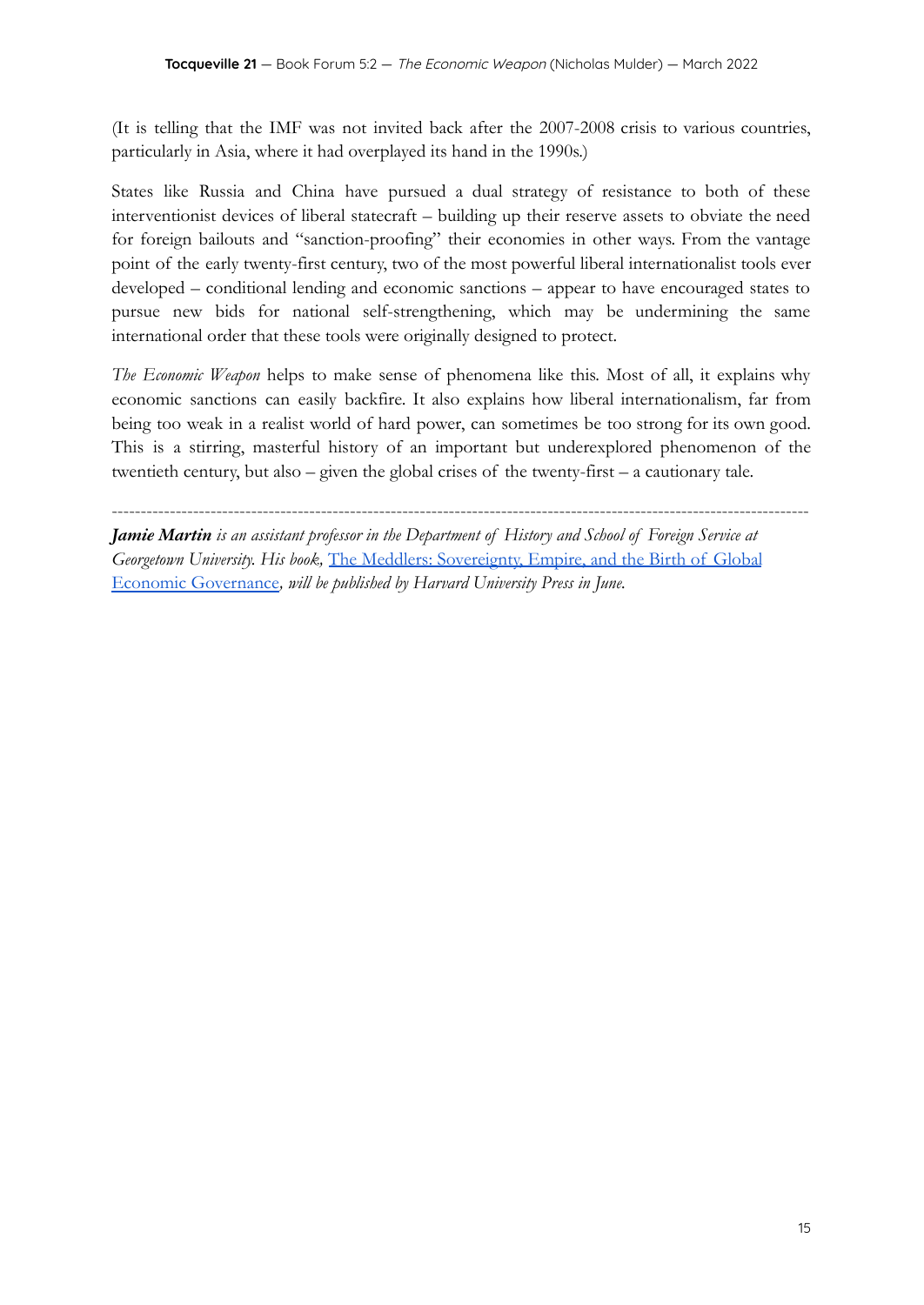## **Review by Glenda Sluga (European University Institute)**

#### **New Histories of the International Order and Why They Matter**

There was a time when writing critically of war or foreign policy put a scholar firmly in the camp of pacifists, appeasers, women. Nicholas Mulder's compelling *The Economic Weapon: The Rise of Sanctions as a Tool of Modern War* is one of a number of new critical histories of under-examined dimensions of the  $20<sup>th</sup>$  century international order—an 'order' that continues to define  $21<sup>st</sup>$ century security institutions and norms. Samuel Moyn's recent *Humane* (reviewed here last year) exposes the contradictions of international *legal* instruments invented in the late 19<sup>th</sup> century, and refined thereafter, which were intended to make wars less violent. Mulder takes that same evolving historical project a step further, unraveling the paradoxes that have plagued the international *economic* instruments known as sanctions. Not least, there is the stunning fact that a definitive modern method of deterrence intended to avoid war was also, in the early half of the twentieth century, "by far the deadliest."

The story of "the economic weapon" does not inevitably lead to the sanctions strategy. Instead, as Mulder shows, the exact logic of using money as bait in international relations has oscillated between the view of so-called "traders," who optimistically believe that commerce invites peace and encourages cooperation, and the more cynical arguments of "blockers," who trust that sanctions will force peace by financially strangling the military ambitions of belligerent states. The United States' Cold War Marshall Plan presumed that tying European states to "Western" money supplies would foster prosperity and, with prosperity, a sense of codependence and alliance. Financial reward would discourage conflict. The trader view was rooted in a long history of *doux commerce* thinking. Working his way through the nineteenth century, Mulder notes as long a history of "blocker" thinking: "imperial powers used pacific blockade to bend weaker states to their will at least twenty-three times." But Mulder argues that the use of the *economic* weapon in the form of sanctions (a term which itself *could* be used in two opposing ways) reached its apogee in the  $20<sup>th</sup>$  century when it became the strategy of favor among the bureaucrats of, and political delegates to, a novel landscape of international organizations. It is against this background that, for the first time, Mulder unearths the various and shifting understandings and unintended consequences of blockers' strategies as they were argued for and implemented in settings of conflict and crisis.

For the army of new international historians excavating the institutional practices and norms of the League of Nations and its related bodies, there is much to discover here—and much of it unflattering—about the role of international security organizations in the conceptualization and use of the economic weapon. The head of the League's Legal Section, the Dutchman Joost Adrian Van Hamel, Mulder tells us, thought sanctions could be effective as a threat: "The economic weapon is one which works better by being kept in store." It was in the context of the interwar League and its world security mission that the profile of sanctions was significantly raised, until they became "central to global security." Just as importantly, Mulder argues that the existence of international organizations was a key factor in fostering debate about the effectiveness of sanctions. We learn that among some interwar commentators, economic sanctions were conceived of as a form of violence as bad as war, because of the suffering caused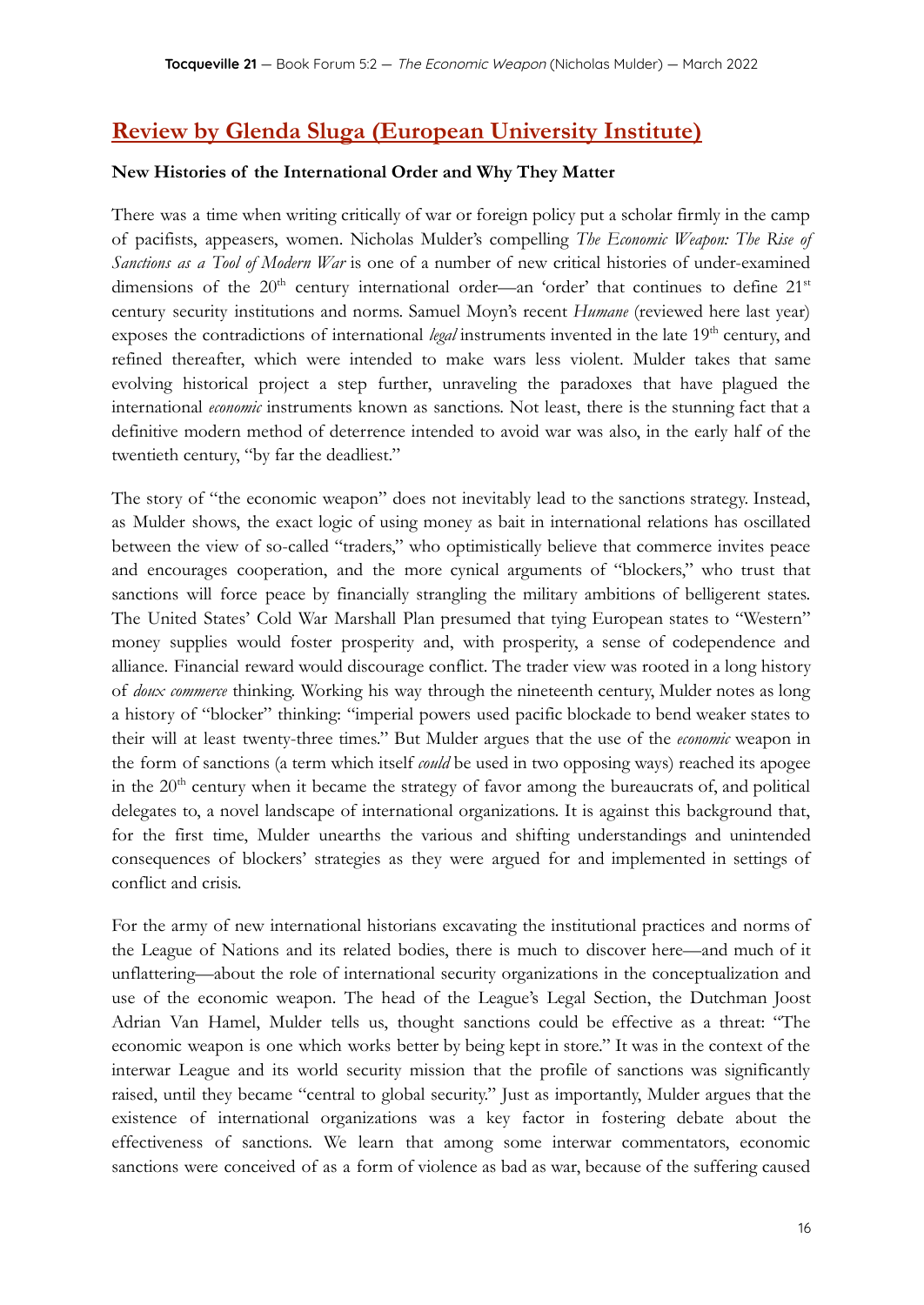to civilian populations, rather than as a method of avoiding suffering; sanctions were understood to be "the dark side of liberalism, a superficially neutral tool that in fact hid old-fashioned power politics." In this story, voices such as these (even when anonymous) add texture and resonate with hindsight. Indeed, although he refers to the "Genevan world police," in Mulder's narrative the League was the site of some debate. However, that same debate ultimately enabled the blockers to win out over the traders: "[t]he rhetoric of sanctions did more than express the new reality of interwar politics; over time it also came to influence that reality," Some aspects of this development were not predictable. As sanctions were deployed to manage numerous post-First World War crises, such as the Italo-Ethiopian war, pacifists urged sanctions, and "hard-boiled soldiers and admirals" became pacifists. How shocking to discover the extent to which, for some League bureaucrats and interwar politicians, merciless sanctions that led to "starvation of the general population and in particular of the poorest people" were necessary if peace was to be preserved, since that strategy was "likely to cause such trouble in the aggressor country that it must give way."

In the early 21st century, sanctions often assume "mundane" or even nuanced forms, targeting elites for example. They are, however, omnipresent: a 2015 UN report states that "one-third of the world's population lives in countries that are under some form of economic sanctions." The United States has been the dominant agent in this historical trajectory of the economic weapon—because of the dominance of its currency and fiscal jurisdiction in "global trade and debt issuance." Mulder remarks on the irony, since, a century earlier, at least one US president conceived of sanctions as "un-American." In a contrary move, the high-profile head of the League Public Information Office, the American journalist Arthur Sweetser, began as a blocker, enraptured by the League's "weapon of economic strangulation," and then, only in the mid  $20<sup>th</sup>$ century, came to prefer the trader position, emphasizing the contribution of "the inventors and the businessmen who are driving the world together into one indissoluble unit."

For those interested in international history more generally, Mulder's approach is illuminatingly comprehensive. Here is an historian ready to cast his empirical net wide, drawing in the personnel of international organizations (individual men not often of interest to IR scholars), and the opinions of women (even less a fascination for students of security and international order building). Elizabeth Schumpeter is given her due, along with Helena Swanwick, Emily Greene Balch, Vera Dean, and the Women's International League for Peace and Freedom. None of these women's views map directly on to each other. Schumpeter (Joseph's second wife, and herself an economist) was relatively conservative in her political views. Having been asked to write on Japan, Schumpeter produced an extraordinarily insightful study of that eastern empire's industrialization and, on that basis, she argued that western sanctions would simply force Japan to use military means to obtain what it needed. For her honest efforts, she was hounded by the FBI. Although not part of this story, after Joseph's death, Elizabeth was unable to find work as an economist, her treatment at the hands of the American establishment is an important sign that security decision-making was often blindly ideological, and that, by the mid-twentieth century, it was hard to argue against the sanction version of the economic weapon. In the case of Emily Greene Balch, her warning that elites could always protect themselves from sanctions actually provoked some League officials to insist that the broader population's suffering should be the sanction strategy.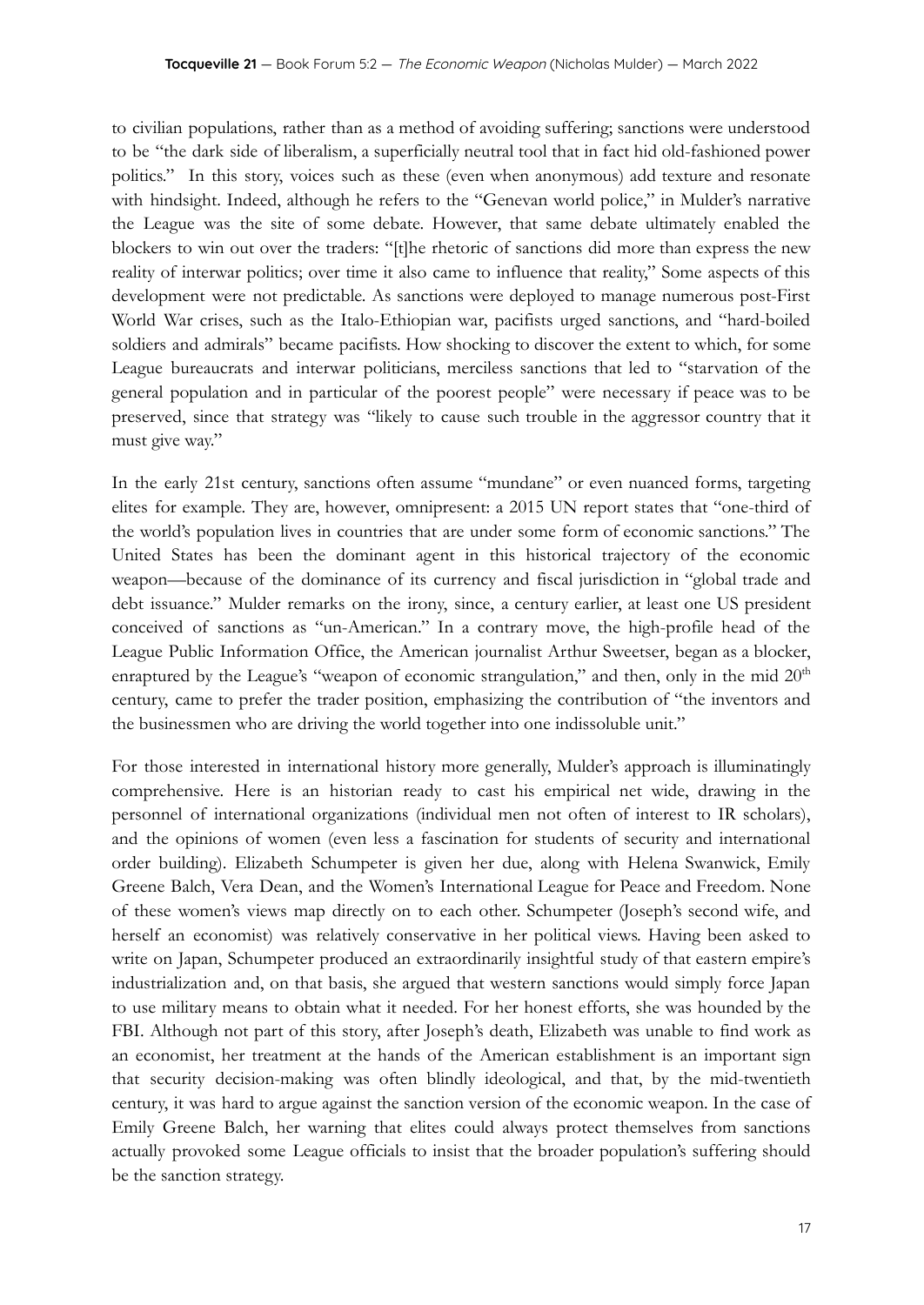Overall, women's voices in this history take on the characteristic of a Cassandra-like chorus, particularly in the crucial interwar period, warning of the often terrible consequences of economic sanctions. "The women's movement," Mulder explains, "played an active role in the international history of sanctions, largely opposing and moderating their force—although also sometimes supporting them as preferable to war." While women had little political power in this history, when we add them and their associations the spectrum of views on sanctions widens, and the economic weapon is suddenly not an inevitable international arsenal.

This leads me to the ways in which *The Economic Weapon* narrative features "internationalists" as the key actors in this international history*.* Depicted as individuals who become enthralled with the machinery of intergovernmental organization as a method of achieving a specific end, peace, or at least not war, at almost any cost, even a quasi-war, they also come in a range of flavors and sizes: pro-League, humanitarian, democratic, imperial, British, French, American, liberal, hard nosed, even the professor-internationalist. Mulder concludes that today too, many internationalists "see few alternatives," and as a result, their perspective has led to the most "grievously counterproductive uses of sanctions, most prominently against Iraq in the 1990s, when its strangulation at the hands of the UN Security Council cost hundreds of thousands of lives and permanently damaged the country's social and economic fabric."

From the perspective of international history, it is worth focusing on the implications of Mulder's narrative for how we think about the history of the modern international order, not only its components but also its intellectual genealogies and agents, as well as the conventional "liberal" credentials of that order, and of internationalism itself, through the  $20<sup>h</sup>$  century up until today.

To begin with, Mulder recalibrates our understanding of the League, its significance, and also the international order of the 20<sup>th</sup> century that we have inherited, with its strengths and weaknesses, and the difficult, crooked, sometimes vanishing line between war and peace. This history makes it more difficult to think in terms of dichotomies when we study security at the ineluctable intersection of international and national histories. At the same time, he lays bare the paradoxes of this past: "Far from being bleeding-heart pacifists, early twentieth-century liberal internationalists were deeply concerned with the use of force." And yet, the real gift of Mulder's history is that it tells the story of how practices and norms of international order *changed* through the course of the  $20<sup>th</sup>$  century, thanks to the negotiation of its purpose and possibilities by diverse international actors. His attention to nuance and breadth of sources also allows us to infer that women have always been in this political space, adding to the range of views of what the international order should be like, and what it is for. Indeed, if we fully incorporate the women Mulder includes, internationalists are neither simply men, nor are they, at the peak of support for sanctions, the most ardent blockaders. On his own evidence, it is harder, or at least less meaningful to argue: "'The internationalists in Geneva, as well as those in London, Paris, Moscow, and Washington, did not shy away from the threat and use of massive economic force."

International institutions have much to answer for in this history, not least for failing to stop wars, for utilizing a weapon bluntly, which then often landed wide of the mark. But, as this history shows, they also have been crucial to the growth of a global public sphere, where debate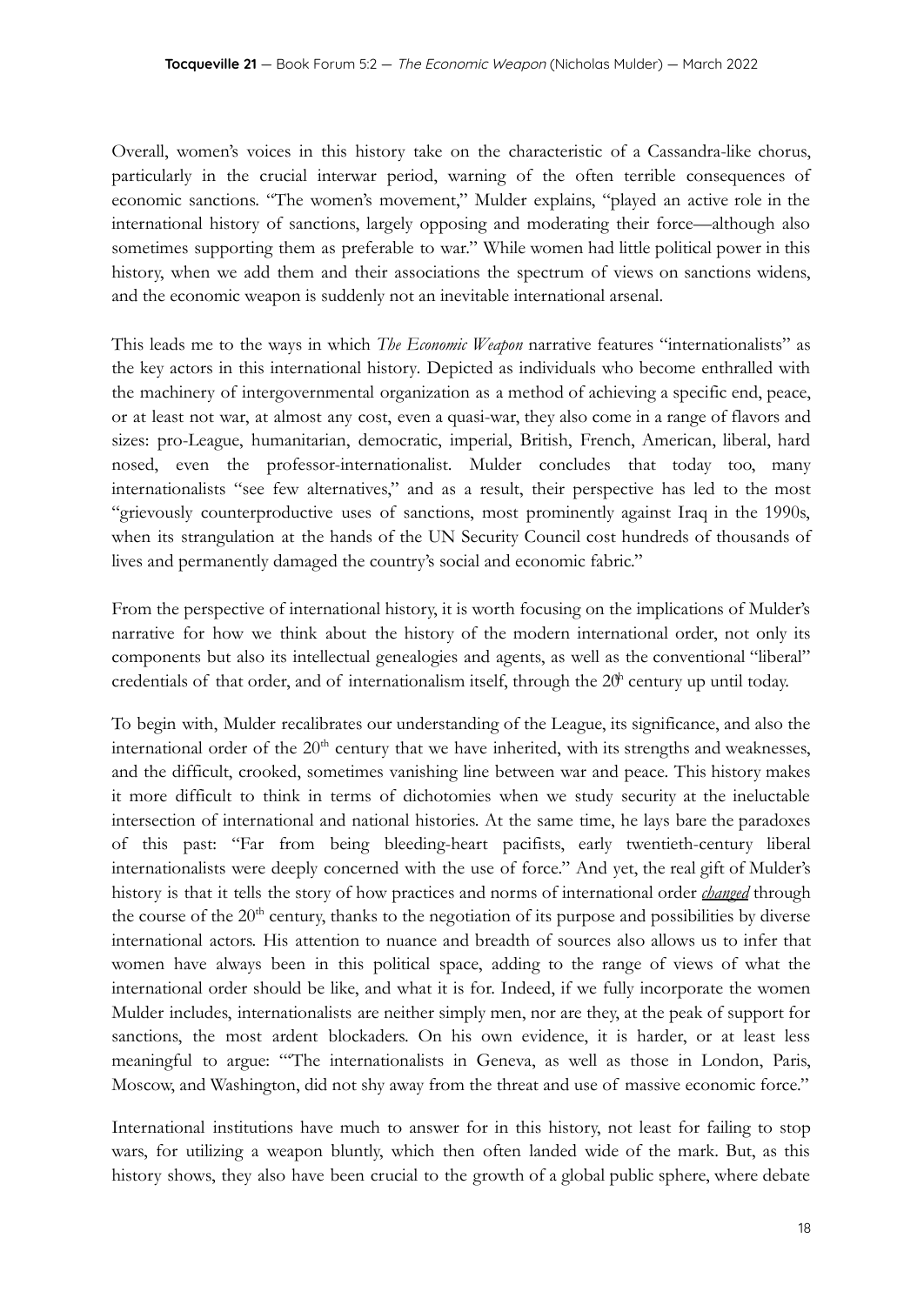and discussion of the importance of peace, of how to achieve greater social justice, have been seeded. To offer conclusions that exclude from the category of internationalists the views of women and anti-blockers that Mulder goes to such trouble to resuscitate, is ultimately to exclude the richness of international thinking—whether we call it liberal or not—from the repertoire of political ambitions worth recalling and recording.

In the weeks leading up to Russia's invasion of Ukraine, and thus far in its wake, sanctions have been the singular focus of strategies for preventing or ending war. In this cacophonous commentary about sanctions, it is Mulder's voice that most deserves a hearing. His work reminds us of the long history of both the potential and the limits of the economic weapon in the development of the existing international order. To succeed, any discussion of where we go from here must incorporate a solid and nuanced understanding of the complexities of the international past, and that is precisely what Mulder's excellent new book provides.

*Glenda Sluga holds a joint chair in International History & Capitalism in the Department of History and Robert Schuman Centre for Advanced Studies, European University Institute, Florence, and is Laureate* Professor of International History at the University of Sydney. Her books include The Invention of International Order *(2021) and* Internationalism in the Age of Nationalism*(2013).*

------------------------------------------------------------------------------------------------------------------------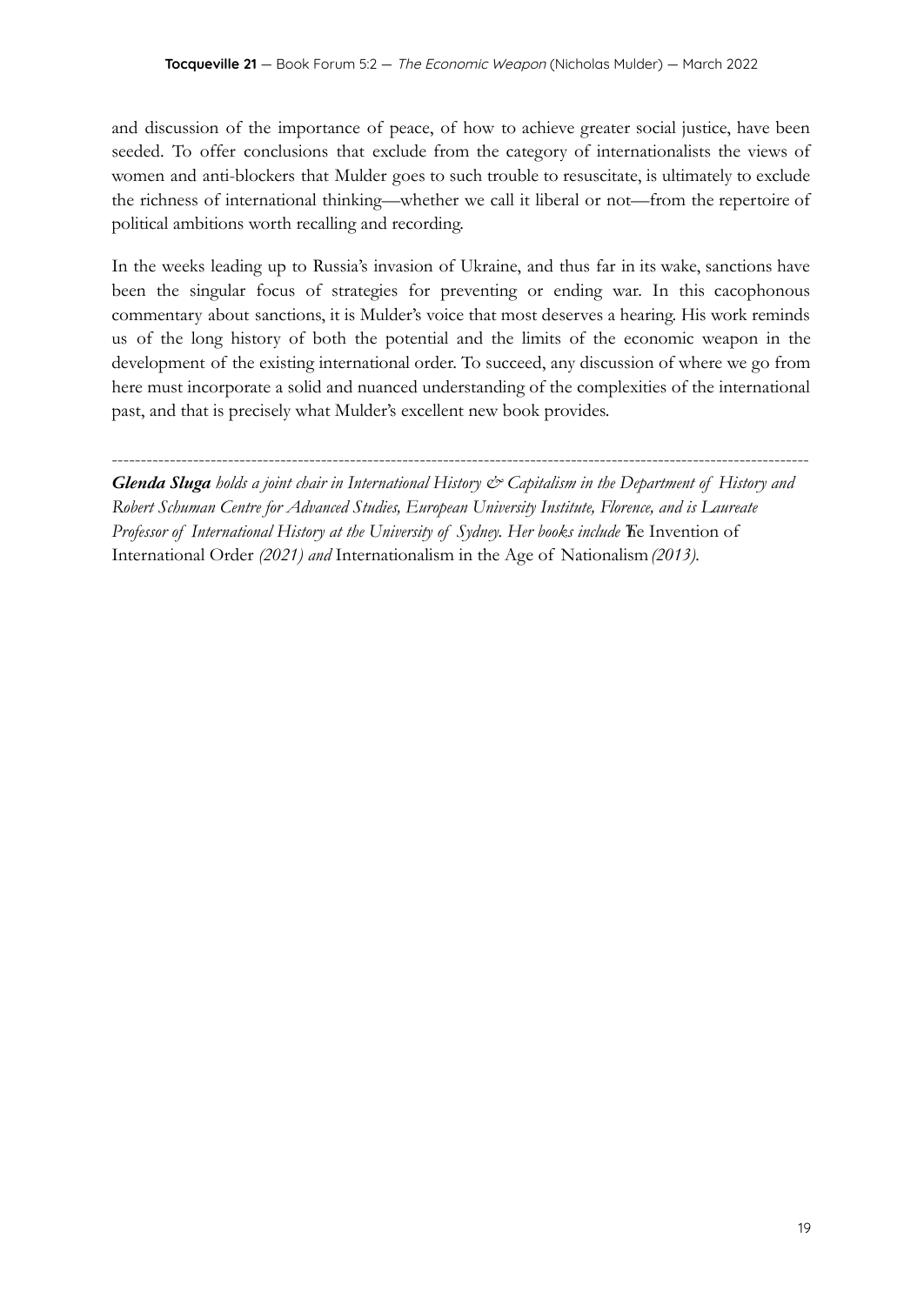## **Response by Nicholas Mulder (Cornell University)**

I would like to express my profound gratitude to Benjamin Coates, Liane Hewitt, Jamie Martin, and Glenda Sluga for their incisive commentaries on my book. This forum has been tremendously enriching, and I am glad to be able to offer a response to the questions raised by my colleagues. I will focus on the most important points that they raise.

The first of these is the political character of interwar supporters of sanctions as a new tool of international politics. Benjamin Coates rightly notes that "the mutual constitution of sanctions and liberal internationalism" is a core theme of the book. Indeed, this link appeared so strong to contemporary political observers such as Helena Swanwick, Karl Polanyi, and C. L. R. James, that they spoke of "sanctionism" as a distinctive approach to world affairs. Proponents of economic pressure as an instrument for the defense of the international order were clearly recognizable to them as "sanctionists." This category expanded over time. Not all of the individuals and groups that it covered were liberals. There were also conservative, socialist, and communist sanctionists, especially during the widespread pro-sanctions public mobilization in European countries during the 1935-1936 Italo-Ethiopian War.

While the internationalists who made the most direct use of sanctions in discourse and practice tended to be economic and political liberals, others with different political leanings also embraced these policy preferences on numerous occasions. This is an important point insofar as it emphasizes that the divide between advocates and critics of sanctions did not divide liberalism from its various opponents–for liberals could be found on both sides of the sanctions question–but rather constituted a chasm between varied political and ideological coalitions that coalesced around key international issues of the 1919-1939 period: Bolshevism in Russia and Hungary, the Ruhr and Corfu crises, Manchuria, the Chaco War, Abyssinia, the Sino-Japanese War, and Hitlerism.

Liane Hewitt's very sharp contribution cuts right to the core of the book's argument that the creation of sanctions "reinvented liberalism for the 20th century's age of total war and national state sovereignty over the economy." She also puts her finger on two important elements that do not receive full treatment in the book: the influence of older German autarkic visions, and the relative absence of business actors. As she points out, Henry Cord Meyer's classic *Mitteleuropa in German Thought and Action, 1815-1945* was the first study to argue that the 1914-1918 blockade stimulated German desires to develop a self-sufficient continental bloc in Central Europe. Meyer traced this turn in particular to the publication of the German liberal writer Friedrich Naumann's *Mitteleuropa* in 1916, which galvanized public interest in Germany in turning away from an excessive dependence on global markets and stimulated interest in schemes for German-led European federative structures. Hewitt's characterization of my book as a move to globalize the Meyer thesis is very acute–particularly since Meyer drew a direct connection between League sanctions and later autarkic programs–and puts it in the appropriate historiographical vein.

The acceleration of German autarkic thought in the early twentieth century is a fascinating phenomenon. In my interpretation, however, there is a significant gap between the politico-economic and strategic visions formulated by German elites documented by Meyer, and the practical decisions by Wilhelmine, Weimar, and Nazi era actors that culminated in the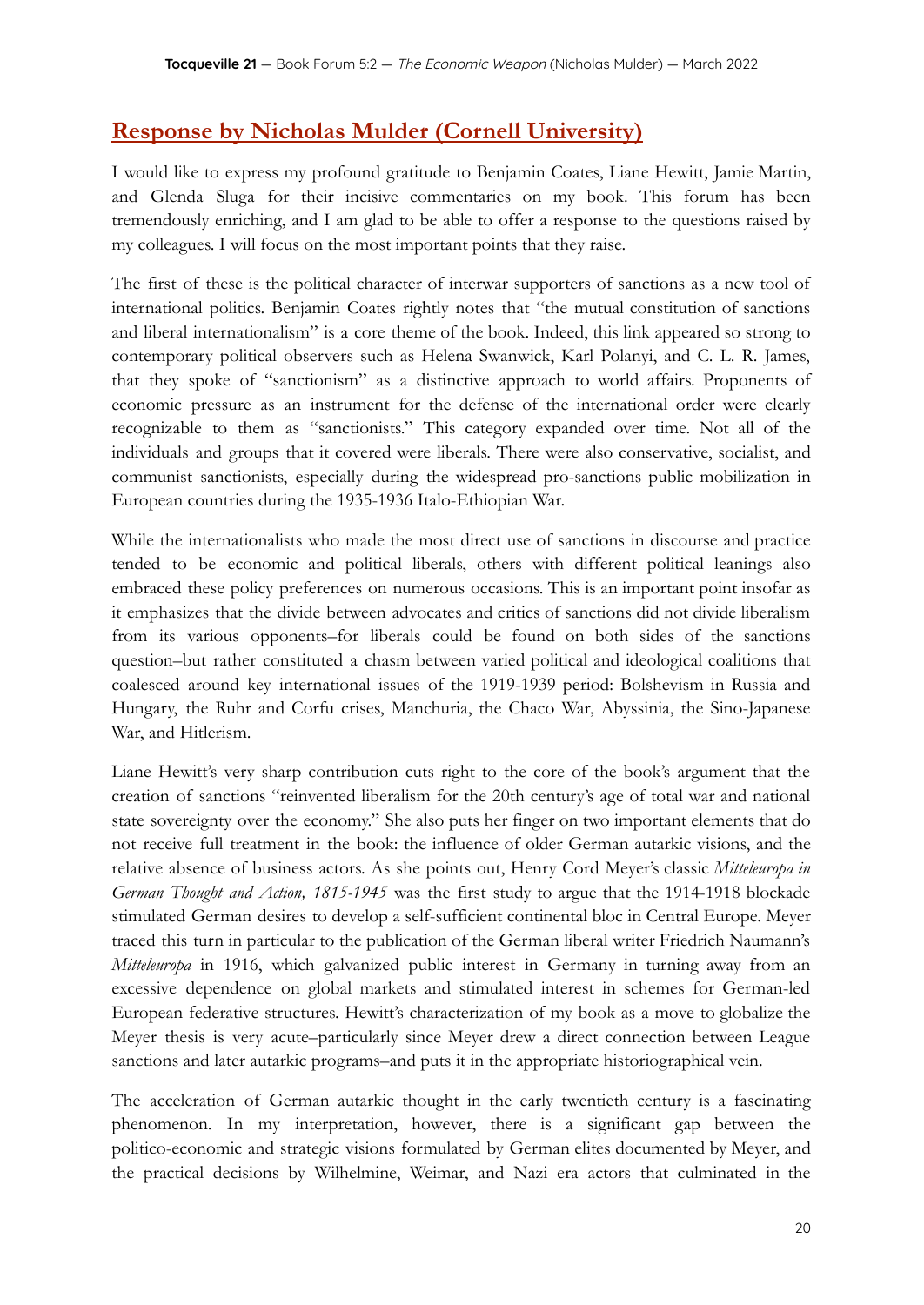campaigns for *Rohstoff-Freiheit* and *Blockadefestigkeit* in the 1930s. The influence of Naumann on interwar thinkers was noticeable, but in reality the outcomes of German policy were imperfect hybrids, with various government agencies and different segments of the corporate elite pursuing both Central Europe-focused *Mitteleuropa* and more globally-oriented *Weltwirtschaft* strategies. The diffusion of power across institutions and the vagaries of the interwar global economy caused German autarkists to pick and choose elements from both approaches. Both Naumann's vision and the dramatic Nazi designs for a pan-European *Großraumwirtschaft* shared a desire for self-sufficiency wrought by economic war. But the actual configuration of Nazi empire in the 1940s was more expansive than the Great War fusion of Wilhelmine and Habsburg economic zones plus their vassal states and dependencies that characterized the agenda of the *Mitteleuropa* enthusiasts. While important, Meyer's tradition is thus merely one strand among the twentieth century's panoply of 'varieties of autarky' that deserve greater historical study!

In part the distorted continentalist path followed by Germany in the era of peacetime blockade fears and League sanctions reflected the greater resource requirements of the Nazi state and military apparatus. But it was also the result of a clash between cultural-strategic vision (uniting German speakers in a single economic zone) on the one hand and material realities (the need to earn foreign exchange through exports on world markets, and great reliance on grain, oil, and ores from Slav-dominated states such as Yugoslavia, Romania, and the Soviet Union) on the other. In this regard, the effects of economic war on German autarkic visions could move rapidly as the world situation changed and the diplomatic alignment of its likely opponents shifted. This polycentric and interactive dynamic between Western and Eastern sanctions-wielding states, German blockade-phobia, and pan-European self-reliance strategies is best captured by a work to which my book bears an even greater debt than Meyer's: Georges-Henri Soutou's monumental study *L'or et le sang: les buts de guerre économiques de la Première Guerre Mondiale* (1989), which remains the best history of political-economic strategy in the war that we possess.

The limited role played by businesspeople in *The Economic Weapon* reflects, in part, a documentary challenge in gathering materials located across hundreds if not thousands of private and corporate archives. Centralized organizations and lobbies representing business interests sometimes made their voices heard on the issue of sanctions, as in the case of the International Chamber of Commerce (ICC), founded in 1920. But these moments were infrequent, although they can be glimpsed through close study of the interwar press and the publications put out by various producers' interest groups. Business decisions could certainly be significant. In the spring and summer of 1935, for example, a lack of private sector confidence in Italian creditworthiness had already created an effective corporate-financial boycott of the Fascist regime months before League sanctions went into effect.<sup>2</sup>

The stories of how firms, businesspeople, and banks went about evading and skirting sanctions is equally important. Other than a brief foray into the mechanics of the Great War financial blockade in Chapter One, I did not find the occasion to document this dimension to the degree

<sup>1</sup> A wide-ranging and valuable contribution to mapping this great variety is Eric Helleiner's *The Mercantilists: An Intellectual History* (Ithaca: Cornell University Press, 2021).

<sup>&</sup>lt;sup>2</sup> A condition uncovered in the excellent doctoral dissertation by Mario May, 'Fuelling Fascism: British and Italian Economic Relations in the 1930s, League Sanctions and the Abyssinian Crisis,' (PhD thesis, London School of Economics, 2000).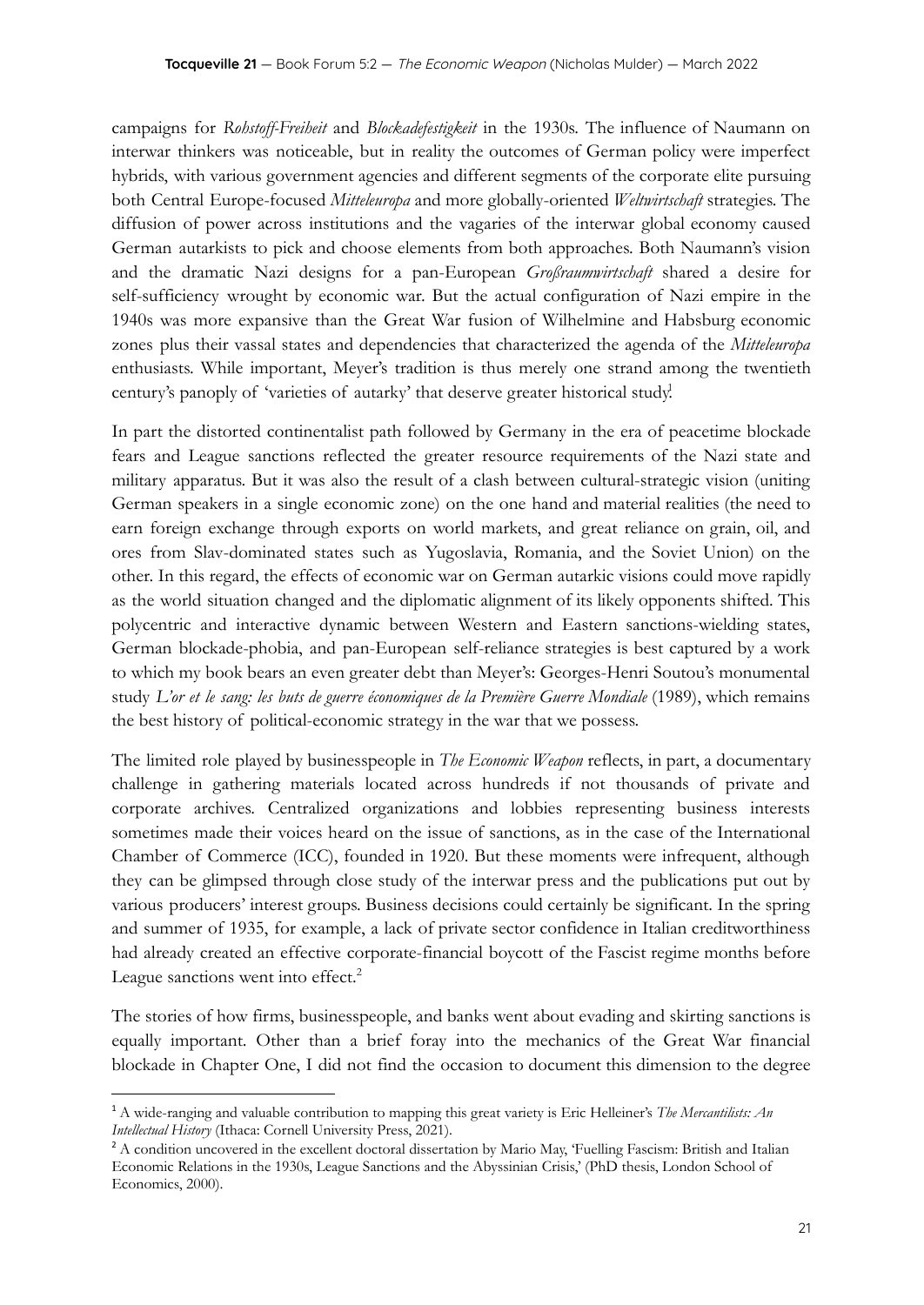that I would have liked. A fully-fledged business history of economic sanctions would certainly be very rewarding to pursue.<sup>3</sup> There is also a rich international judiciary history of sanctions in the interwar period involving the jurisprudence of the Permanent Court of International Justice (1922-1946) that is ripe for further investigation.<sup>4</sup>

Jamie Martin identifies key contributions that the book makes to the political and economic history of the First World War, to the history of sovereignty, and to the history of liberal internationalism and its tendency to overreach. Like Coates, he notes the importance of situating sanctions materially in the economic history of the early twentieth century. One of my aims in making this methodological move in the book was to go beyond the portrayal in the dominant literature on sanctions from political science and international relations, which tends to view them first and foremost as a security instrument. Then as now, the world-economic conjuncture vitally conditions every single episode of sanctions use.

More critically, Martin is entirely right to question whether the contrast drawn in the book, between a pre-1945 period in which sanctions focused on preserving inter-state peace and a post-1945 period in which their use shifted more to changing the internal goals and policies of states, is fully warranted by the evidence. Indeed, the immediate aftermath of the Great War witnessed the explicit counter-revolutionary use of economic pressure against Soviet Russia and Hungary. The internal and external goals of the economic weapon emerged with particular clarity in Allied war aims discussions in the summer of 1918. At that crucial juncture, Wilson's fervor for democratization in Germany and Russia made him formulate conditions for the lifting of economic pressure that effectively demanded regime change in Berlin and Petrograd.

The difficulty that I encountered in devising the narrative structure of the book was that this anti-authoritarian and anti-communist use of sanctions, while noticeably present in the 1918-1921 period, thereafter subsided. American absence from the League and European predominance in Geneva gave sanctions a formalistic and diplomatically conservative character. It is striking that when British and French planners considered sanctions against the regimes of Hitler and Mussolini in the years between 1933 and 1938, they often explicitly ruled out embargoes on the import of raw materials used in labor-intensive industries like textiles and tobacco. Such anti-industrial sanctions would endanger fascist regimes politically by causing widespread unemployment; but precisely for this reason, they were rejected in Paris and London because such political instability was deemed to cause class war and risk a communist takeover. 5

As a regime-change tool, then, sanctions did not really come into their own until the United States fully committed to international institutions in the 1940s. The "missing" interwar history of sanctions as tools for political transformation that Martin rightfully identifies is thus in part a

<sup>&</sup>lt;sup>3</sup> A good starting place are the studies of wartime business strategies amidst economic warfare such as Philip Dehne, *On the Far Western Front: Britain's First World War in South America* (New York: Manchester University Press, 2009) and Ghassan Moazzin, *Foreign Banks and Global Finance: Banking on the Chinese Frontier, 1870-1919* (Cambridge: Cambridge University Press, 2022).

<sup>&</sup>lt;sup>4</sup> The doctoral research of Aden Knaap about internationalism and world courts in the early twentieth century will provide an overdue exploration of this domain.

 $5$  A pervasive international and ideological orientation that is comprehensively examined and put forth as a key structural condition in the decision-making that led to World War II by Jonathan Haslam, *The Spectre of War: International Communism and the Origins of World War II*(Princeton: Princeton University Press, 2021).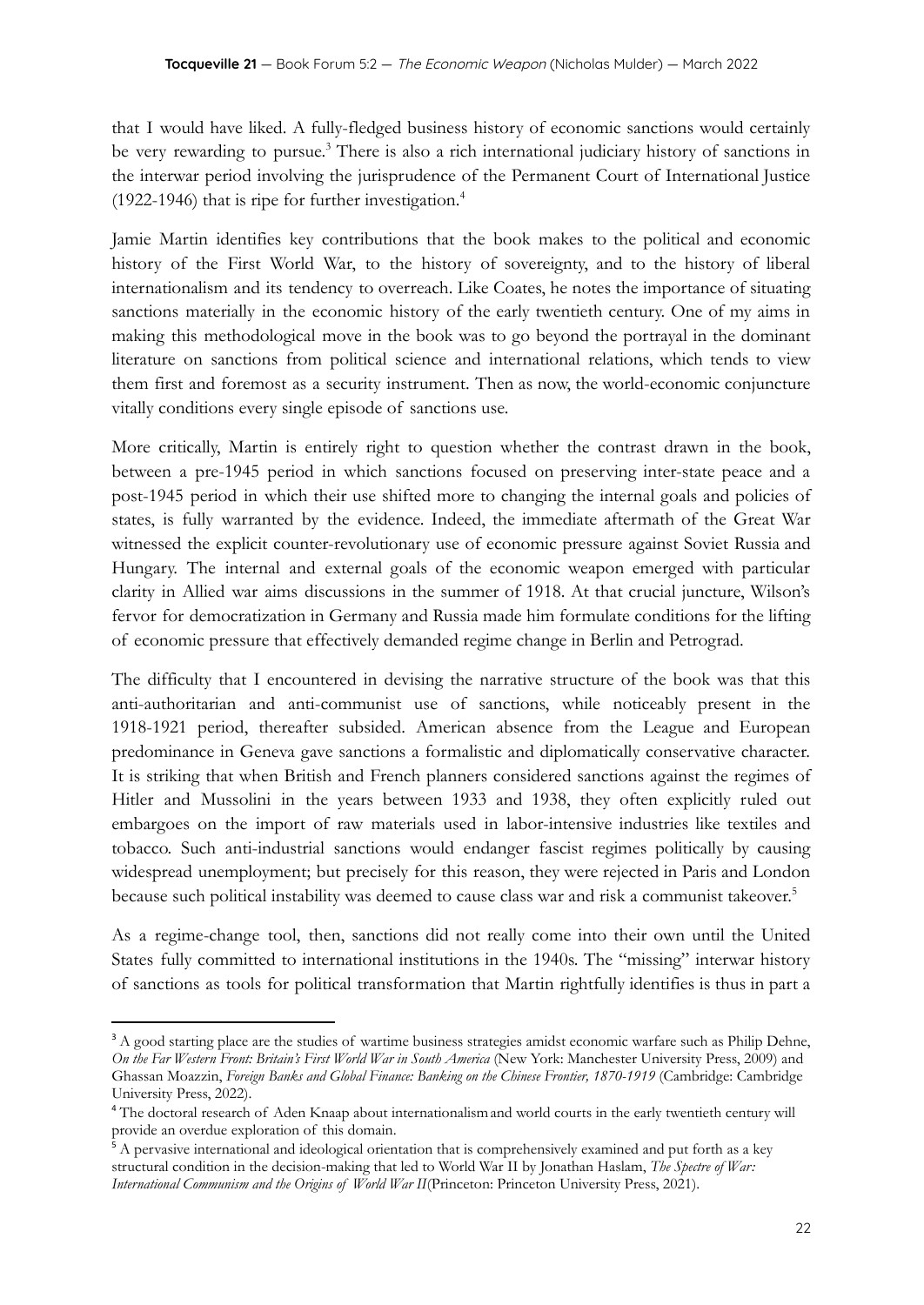reflection of the relatively late American adoption of the economic weapon in the twentieth century. Once the Cold War started, communist governments in China and North Korea were the first to experience the force of sanctions under US hegemony. Ironically, whereas anticommunism had made interwar European appeasers more moderate in considering sanctions against fascist states which they considered a lesser evil, to US sanctionists changing the ideological constitution of rival states was a prime goal of Cold War-era sanctions. In both cases, economic pressure was pursued more ruthlessly in non-European settings.

Glenda Sluga places the book in the wider wave of new studies of internationalism in the twentieth century. She also teases out some illuminating contrasts among the internationalists who constitute the book's protagonists. The broad contrast that she introduces within this group between "traders" and "blockers"–positions that were held simultaneously by different individuals as well as sequentially by the same people–is especially perceptive and useful to my mind. However, she also points out that the meaning of "internationalism" as I use the term in the book is unstable. On the one hand, it captures the leading segment of policymakers and experts who steadfastly advocated for sanctions, and who worked to reorganize the international system so that they could function optimally. On the other, the book features an important cast of critics and outsiders to this male Genevan elite, most of whom are equally well described as "internationalists," just of a different variety, often but not always non- or anti-sanctionist.

Sluga's suggestion that this double and shifting use of the term is a narrative tension throughout the book is absolutely correct. More precision could have helped render this complex and variegated universe in more detail. One of the things that my equivocation over the real locus of "internationalism" reflects, however, is the clear disagreement observable in the 1920s and 1930s about the place of sanctions within the internationalist world. Was the cause of peace between peoples and orderly trans-national progress and emancipation served by instruments derived from wartime blockade, as long as they were placed under international oversight? Could the tensions of sanctions be reduced by more fully developing international redistributive arrangements, as Swanwick and Schumpeter so presciently suggested? Or would any coercive structure, no matter how well intentioned, cause as many problems as it solved?

This last question leads me to a final remark on the overarching plot of the book. One of the things that I sought to convey is that sanctions began as a great new experiment in international policy-making and institution-building. This venture has been totally transformative for the world. But it has also created new fault lines and quagmires that seem truly intractable. Their advent widened the available tools of international politics, yet at the same time it has left us in the early twenty-first century with a noticeably narrower set of political outcomes. Sanctions are the foreign policy key that fits the lock of every crisis, but they do not open doors to anywhere new. Such a trajectory in which vaulting hopes are followed by a sense of resignation about reality is not historically novel, as the insight shared by Napoleon with Goethe which forms the book's epigraph shows. This is a tragic story about how moments of great inventiveness can enshrine practices with unintended consequences, the full knowledge of which nonetheless leaves us unable to do otherwise. *La politique est la fatalité*. The genuine challenge is to get to somewhere as yet unseen.